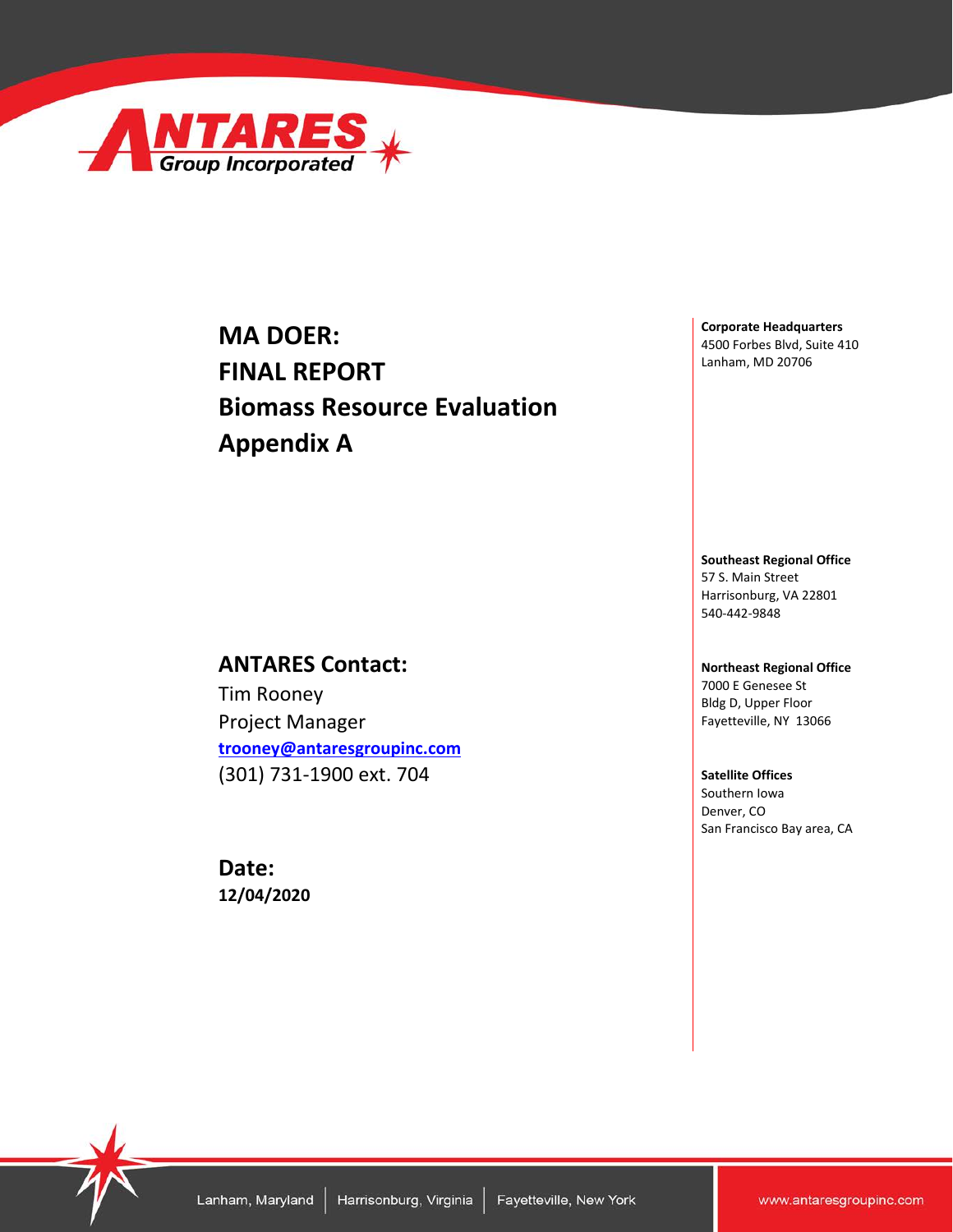# **CONTENTS**

| 1.1   |  |
|-------|--|
| 1.2   |  |
| 1.3   |  |
| 1.4   |  |
|       |  |
| 2.1   |  |
| 2.1.1 |  |
| 2.1.2 |  |
| 2.2   |  |
|       |  |
| 3.1   |  |
| 3.2   |  |
|       |  |
| 4.1   |  |
| 4.2   |  |
|       |  |
| 5.1   |  |
| 5.2   |  |
| 5.3   |  |
|       |  |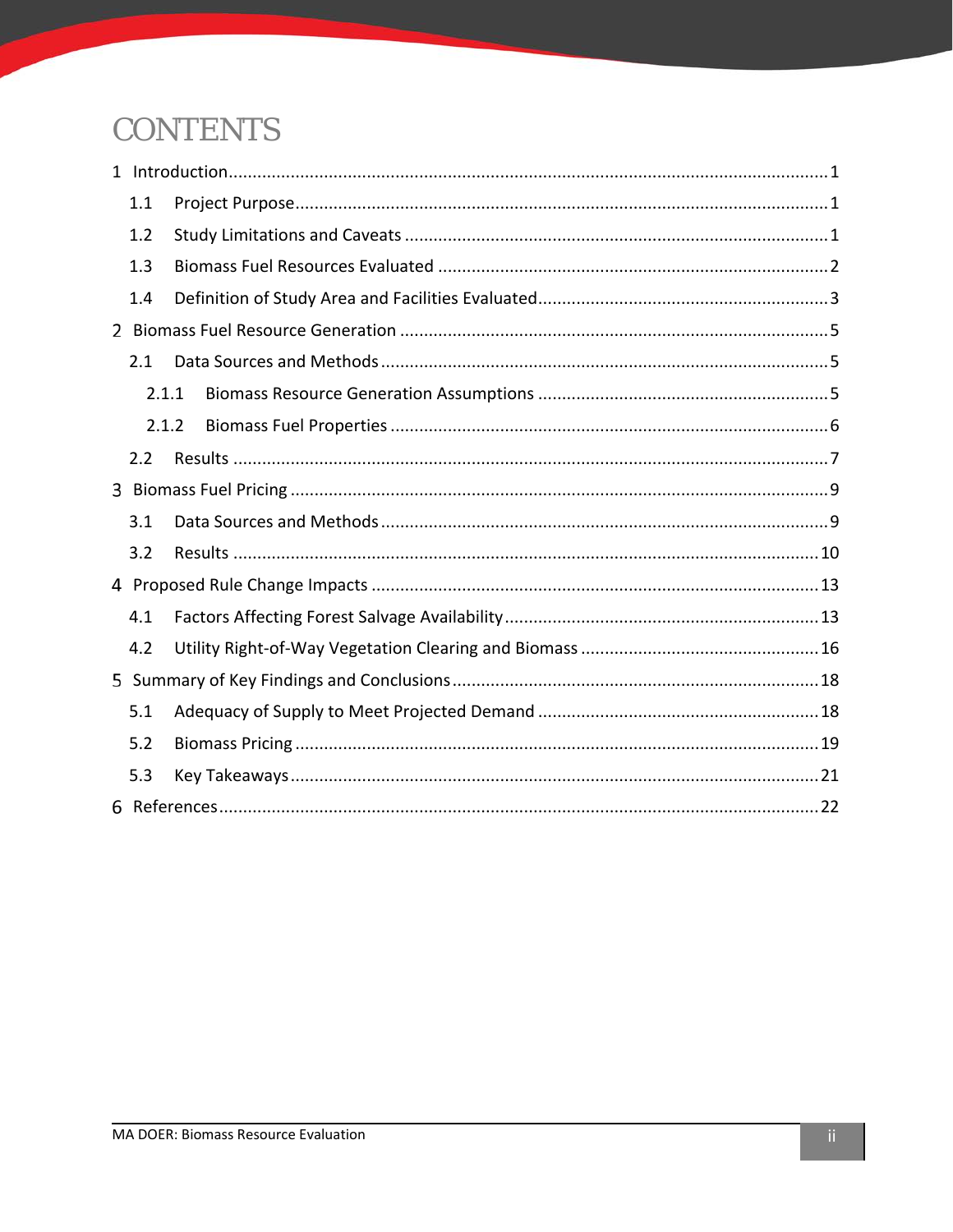# APPENDICES

|--|--|--|--|

# TABLE OF EXHIBITS

| EXHIBIT 1: BIOMASS FUEL USERS IN THE PROJECT WOOD SUPPLY SHED AND VICINITY 3                         |
|------------------------------------------------------------------------------------------------------|
| EXHIBIT 2: MAP OF GENERATION UNITS AND STATES INCLUDED IN BIOMASS SUPPLY AND COST ASSESSMENT4        |
| EXHIBIT 3. DATA SOURCES AND METHODS USED TO ESTIMATE BIOMASS GENERATION QUANTITIES5                  |
| EXHIBIT 4: SUMMARY OF BIOMASS FUEL MOISTURE AND HEAT CONTENT ASSUMPTIONS  6                          |
| EXHIBIT 5: ELIGIBLE BIOMASS FUEL GENERATION IN NEW ENGLAND AND NEW YORK (GREEN TONS/YEAR) 7          |
| EXHIBIT 6: ELIGIBLE BIOMASS FUEL GENERATION IN NEW ENGLAND AND NEW YORK (MMBTU/YEAR)  8              |
| EXHIBIT 7: SUMMARY OF WEIGHTED AVERAGE DELIVERED BIOMASS FUEL PRICE ANALYSIS - OPERATION AT HISTORIC |
| EXHIBIT 8: SUMMARY OF WEIGHTED AVERAGE DELIVERED BIOMASS FUEL PRICE ANALYSIS - OPERATION AT 90%      |
|                                                                                                      |
| EXHIBIT 10. DISTRIBUTION OF FOREST PEST DISEASE RISKS FROM NATIONAL INSECT AND DISEASE RISK MAP 14   |
| EXHIBIT 11 WOOD FUEL PRICE IMPLICATIONS OF INCREASING DEMAND IN CALIFORNIA: 1980 TO 200020           |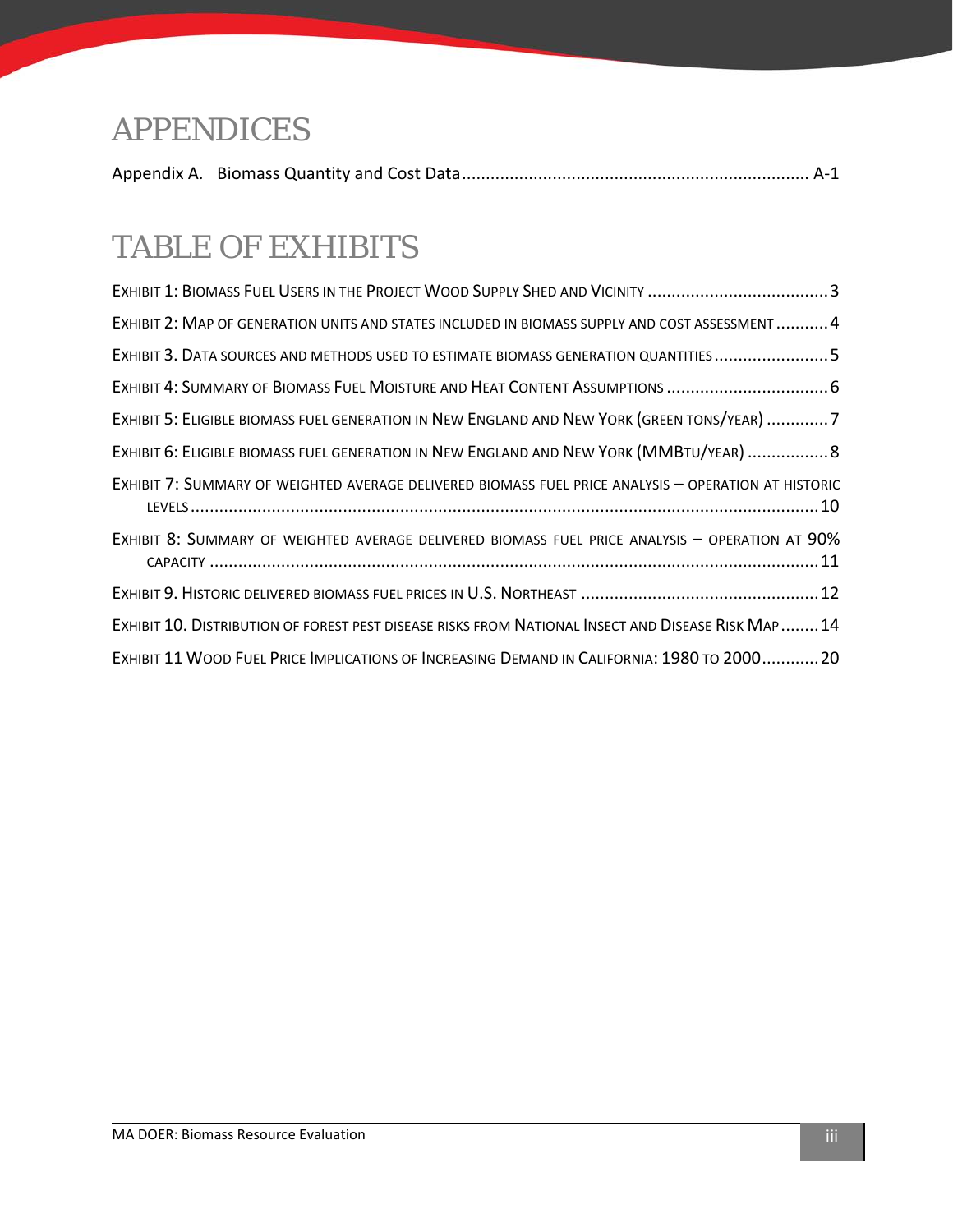## <span id="page-3-0"></span>1 INTRODUCTION

This report documents an analysis of the availability and current pricing for a select group of biomass fuels that would be eligible for participation in the Massachusetts Renewable Portfolio Standard ("**RPS"**) under proposed RPS regulatory changes. The report also provides guidance on the availability and reliability of certain biomass fuel types that are available only intermittently, such as biomass from forest salvage activities following major storm or insect/disease events.

## <span id="page-3-1"></span>**1.1 PROJECT PURPOSE**

ANTARES conducted an analysis of available biomass resources for biomass electric generation units in New England that are potentially eligible to participate in the Massachusetts Renewable Portfolio Standard ("**RPS"**) under changes proposed on April 5, 2019 by the Massachusetts Department of Energy Resources ("**DOER**"). ANTARES served as a subcontractor to Sustainable Energy Advantage, LLC ("**SEA**") for this effort, as part of a larger evaluation commissioned by the **DOER**. The larger effort's purpose was to assess whether it was feasible for biomass electric generating units to cost-effectively operate when using at least 95% of their fuel from forest salvage and non-forest derived residues, as defined in proposed Massachusetts RPS rules (225 CMR 14.00 and 225 CMR 15.00). SEA provided the list of candidate facilities, their operational status, gross and net electric generating capacity, and biomass fuel requirements under biomass dispatch scenarios evaluated for this study. ANTARES estimated the volume of forest salvage and non-forest derived residues potentially available to biomass electric generation facilities and the cost to deliver them to candidate biomass units.

## <span id="page-3-2"></span>**1.2 STUDY LIMITATIONS AND CAVEATS**

Supply quantities are based on publicly available, county-level data that do not fully capture annual variability in biomass resource generation. Price estimates are based on current, regional values for the U.S. Northeast with the main point of price differentiation being transportation costs. Contract price and quantity values, which are not available for review, ultimately will determine site specific fuel costs. The study therefore may not fully capture all site-specific opportunities or barriers that may make or break the economics for a given project.

Future competition for eligible fuel resources between candidate facilities for participation in the Massachusetts RPS and other existing biomass using facilities is likely to be a factor in future pricing for biomass fuels in the region. This study did not quantitatively examine future price volatility associated with changes in eligible biomass supply sources and market conditions associated with the proposed biomass dispatch scenarios. The report also does not evaluate the timeframe or infrastructure investment required to support a transition from current biomass supply sources to a biomass fuel procurement strategy that relies on 95% or more of forest salvage and non-forest derived residues.

Expansion of recovery and processing infrastructure and supplier network development for the target fuel supplies is needed to ramp up to levels required to support reliable biomass electric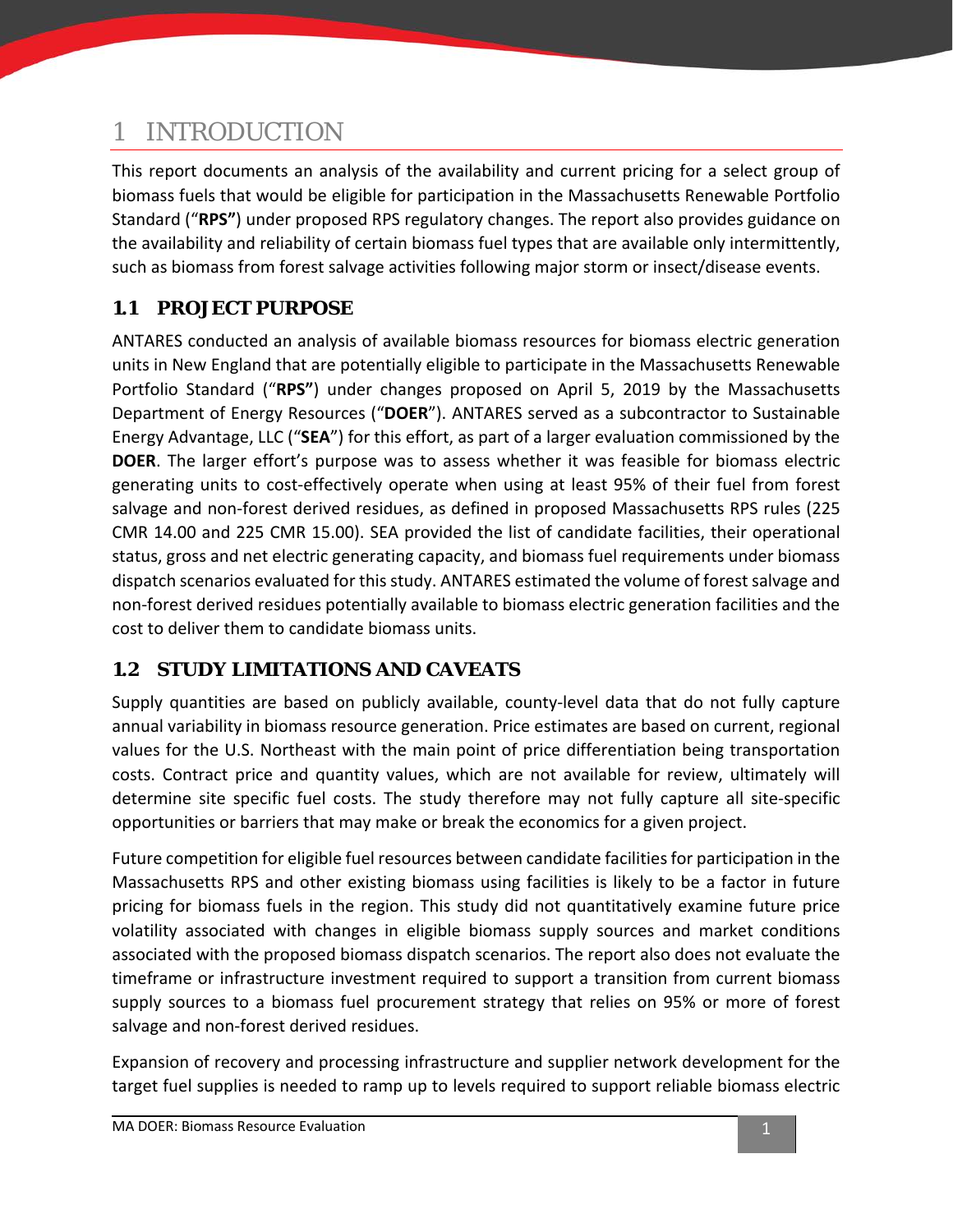generation facility operation at historical or expanded dispatch levels. In addition, the elimination for all but up to 5% of fuel input of multiple current fuel categories that historically have been mainstays in the industry would increase the availability of biomass supply for generators choosing not to participate in MA RPS program. However, this change would also put increased pressure for eligible feedstocks and would expand the distance generators may procure fuel sources. Both of these factors may increase biomass delivered costs to an extent that is not fully captured in current market data. Therefore, the estimates of biomass fuel cost provided should be considered as a best-case scenario for biomass generators, assuming existing generation facilities continue operating at current or increased dispatch levels. There is no comparable historical analogue that can be used to fully gauge the magnitude of price volatility that biomass fuel users may face under the proposed Massachusetts RPS rule changes. This study provides context based on other market-changing events that have occurred and their impacts on biomass fuel pricing.

## <span id="page-4-0"></span>**1.3 BIOMASS FUEL RESOURCES EVALUATED**

The choice of biomass resources permits evaluation of scenarios where biomass electric generation units could avoid a 50% overall minimum efficiency requirement, if greater than 95% of the fuel is sourced from forest salvage and non-forest derived biomass. This study evaluated the availability and cost of the following biomass sources to biomass power plants potentially able to meet DOER's proposed eligibility requirements:

- 1. **Forest products industry residues.** Bark, sawdust, and other manufacturing byproducts associated with primary and secondary forest products manufacturing. Excludes chips used for higher value-added pulp and engineered wood products applications.
- 2. **Conversion of forest to agricultural land use.** Wood biomass available from estimated forest land area converted to agricultural land use.
- 3. **Right-of-way clearing and private tree trimming.** Wood biomass generated from road and right-of-way maintenance, park maintenance, and private tree trimming wood.
- 4. **Orchard trimmings.** Pruned branches, stumps, and whole trees from maintenance activities associated with agricultural wood waste materials.
- 5. **Forest salvage.** Biomass from dead, dying, or damaged trees removed due to pests or pathogens, ice storms, or other injurious agents associated with a declaration, rule, or order of a major threat to forest health or public or private resources by the U.S. Department of Agriculture ("**USDA**") Animal & Plant Health Inspection Service ("**APHIS"**), the USDA Forest Service, or other state or federal agencies.

Note that since these resources are the focus of the study, the analysis presented below assumes that all biomass feedstock used at the candidate facilities comes from these materials. Although 5% of fuel that could come from other eligible biomass sources, those fuels were outside of the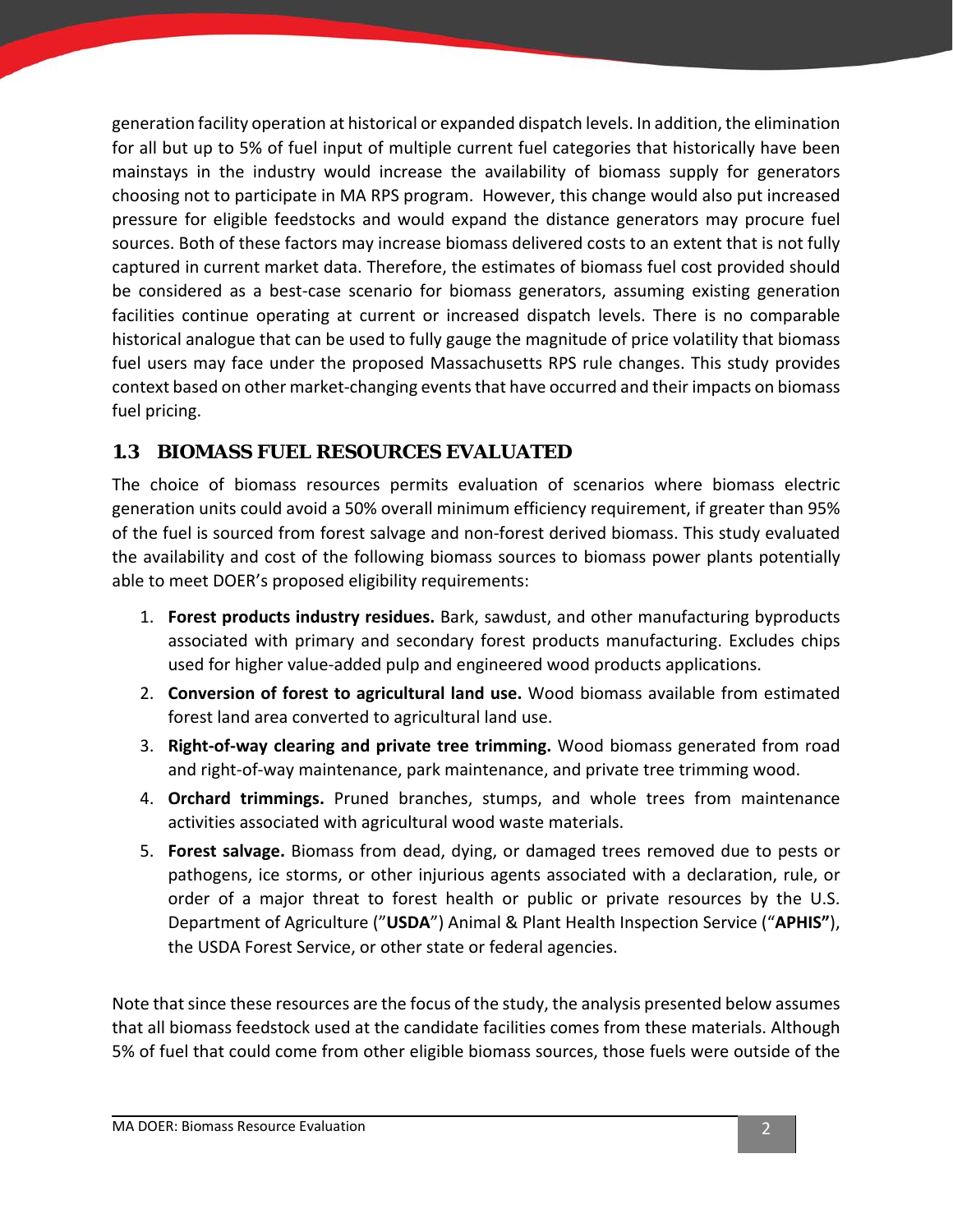scope of the analysis and their inclusion is not expected to have a material impact on the availability or cost of fuel.

### <span id="page-5-0"></span>**1.4 DEFINITION OF STUDY AREA AND FACILITIES EVALUATED**

[Exhibit 1](#page-5-1) lists the candidate units for which biomass availability and cost is evaluated. The candidate sites include six existing units which, when subjected to a screening analysis, were determined in a distinct phase of the evaluation to have the potential to both qualify for and respond to Massachusetts RPS eligibility changes, as well as one hypothetical new proxy biomass unit, considered to be sited at the intersection of I-90 and I-91 in Massachusetts to represent a site with relatively ample access to biomass fuel.

The table in [Exhibit 1](#page-5-1) shows the average heat input for the period from 2010 to 2018 as reported by each facility to the U.S. Department of Energy (**"DOE"**) Energy Information Administration (**"EIA"**) on Form 923[1](#page-5-2) and assuming a biomass energy content of 5,100 British thermal units per green pound (**"Btu/lb"**)[2](#page-5-3) except for the hypothetical new facility, which is based on fuel use calculated based on an assumed heat rate of 13,500 Btu per kilowatt-hour (**"kWh"**) of electricity generation and a net capacity of 35 megawatt of electric capacity ("**MWe**").

| <b>Facility name</b>    | <b>Location</b>     | <b>Net electric</b> | <b>Plant heat</b> | <b>Biomass use</b> | Biomass use -     |
|-------------------------|---------------------|---------------------|-------------------|--------------------|-------------------|
|                         |                     | capacity            | rate              | - historic         | 90% capacity      |
|                         |                     | (MWe)               | (Btu/kWh)         | (Green tons/ year) | (Green tons/year) |
| <b>McNeil Station</b>   | Burlington, VT      | 50.0                | 14,649            | 387,000            | 566,000           |
| Stratton                | Stratton, ME        | 45.7                | 13,032            | 374,000            | 460,000           |
| <b>Schiller Station</b> | Portsmouth, NH      | 42.8                | 15.449            | 478,000            | 511,000           |
| Livermore Falls         | Livermore Falls, ME | 34.0                | 13,162            | 330,000            | 346,000           |
| Springfield Power       | Springfield, NH     | 17.0                | 13,639            | 184,000            | 179,000           |
| Fitchburg               | Athol, MA           | 16.3                | 16,575            | 182,000            | 208,000           |
| Hypothetical plant      | I-90 and I-91       | 35.0                | 13,500            | 365,000            | 365,000           |
|                         | <b>Total</b>        | 240.7               |                   | 2,300,000          | 2,635,000         |

<span id="page-5-1"></span>Exhibit 1: Biomass Fuel Users in the Project Wood Supply Shed and Vicinity

[Exhibit 2](#page-6-0) provides a map showing the location of facilities evaluated. Shaded areas show the states for which biomass resources are included in this study.

<span id="page-5-2"></span><sup>&</sup>lt;sup>1</sup> DOE EIA Form 923 data available on-line[: https://www.eia.gov/electricity/data/eia923/](https://www.eia.gov/electricity/data/eia923/)

<span id="page-5-3"></span><sup>&</sup>lt;sup>2</sup> Per MA DOER GHG assessment 2012 model. This is consistent with 40% fuel moisture and 8,500 Btu per dry pound energy content.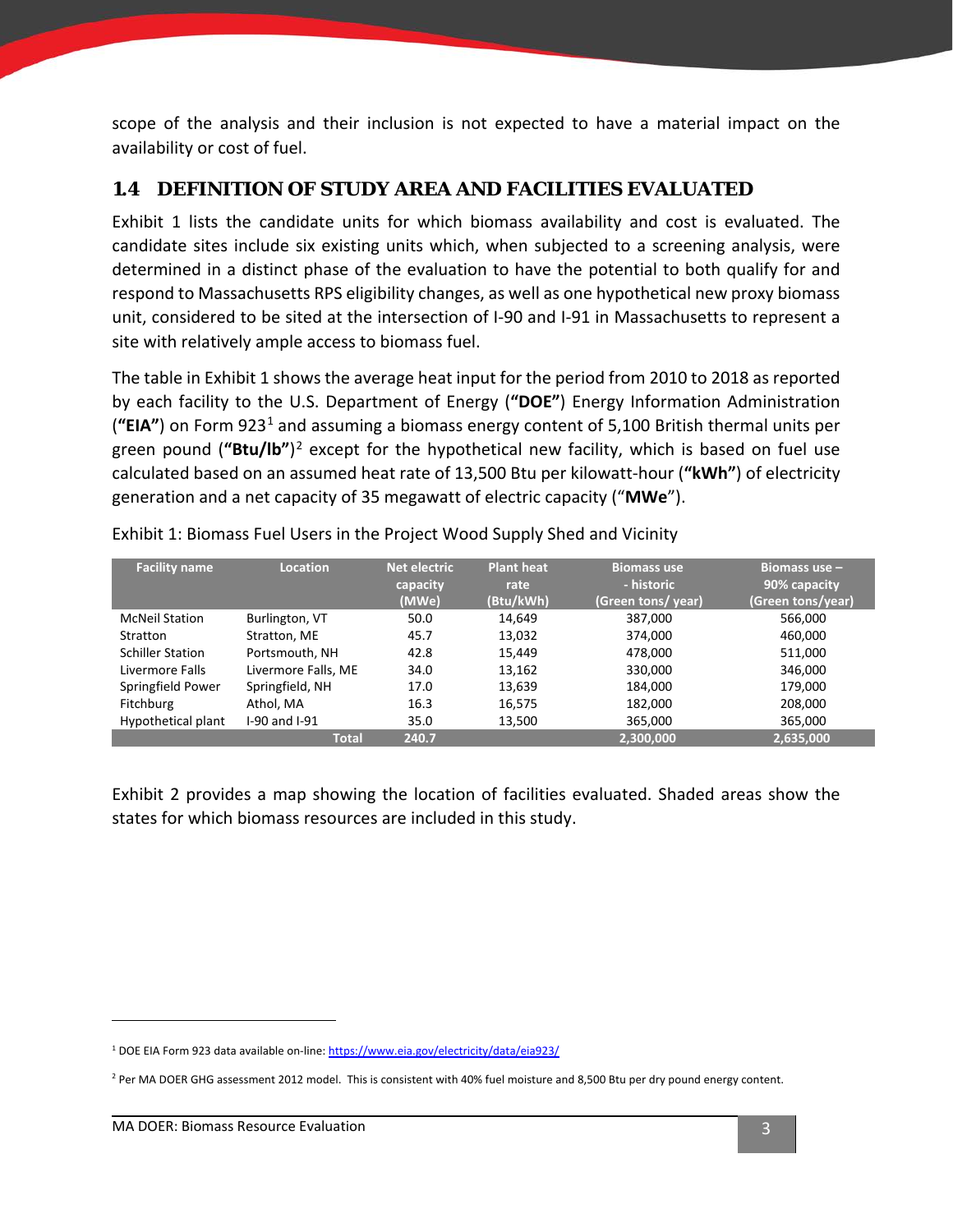

<span id="page-6-0"></span>**Exhibit 2: Map of generation units and states included in biomass supply and cost assessment**

States included in biomass resource assessment shaded in blue: CT, MA, ME, NH, NY, RI, VT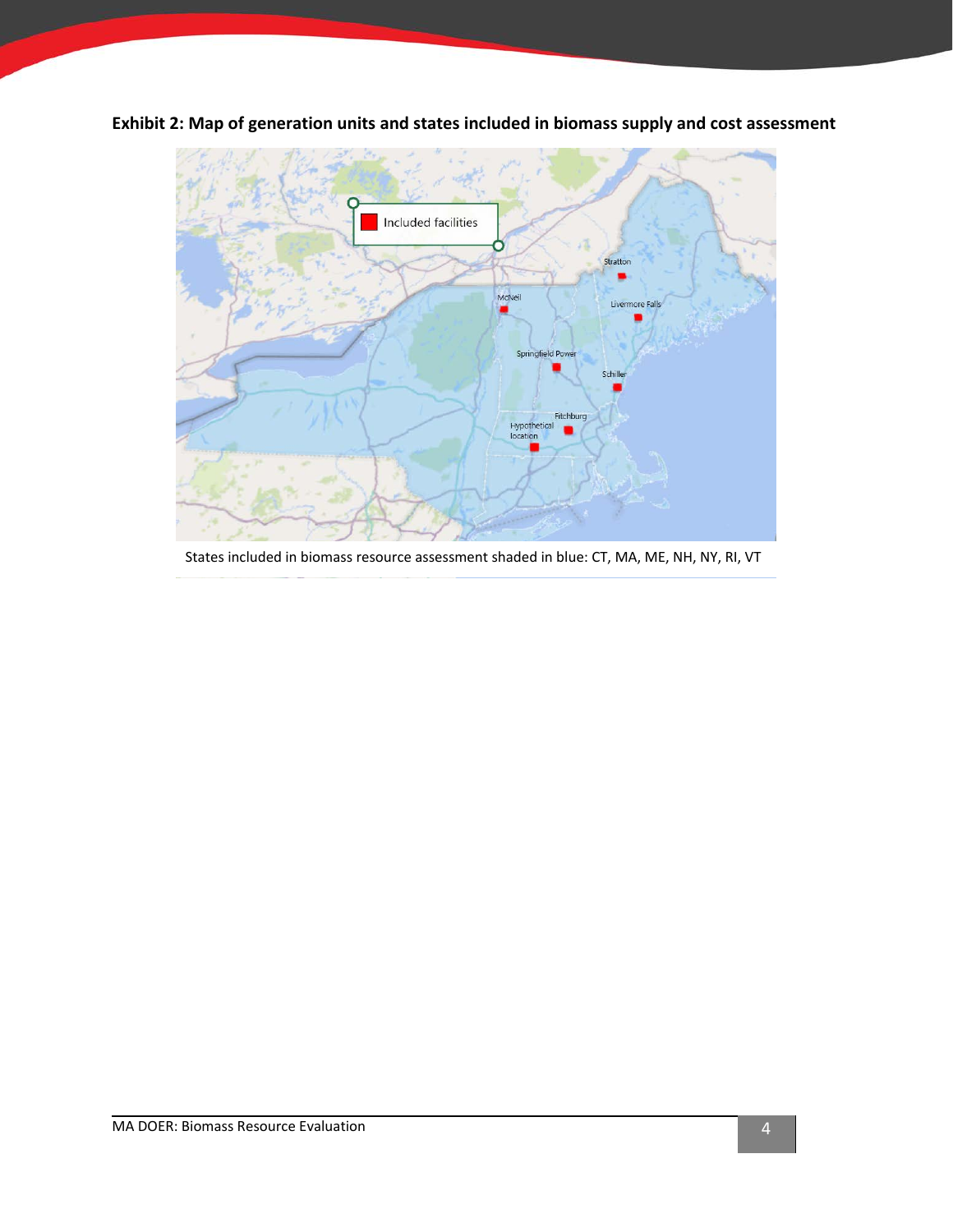## <span id="page-7-0"></span>2 BIOMASS FUEL RESOURCE GENERATION

## <span id="page-7-1"></span>**2.1 DATA SOURCES AND METHODS**

This section describes the data sources and analytical approach used to estimate eligible biomass resource generation for candidate biomass electric generation units.

### <span id="page-7-2"></span>2.1.1 Biomass Resource Generation Assumptions

[Exhibit](#page-7-3) 3 documents data sources and methods used to estimate biomass resource quantities. The analysis relied upon publicly available county-level data from a variety of sources.

| <b>Resource type</b>                        | <b>Source</b>                                                                                                                                                                                                                                                                                                                                                                                                                                                                                                                                                                                                                                                                      |
|---------------------------------------------|------------------------------------------------------------------------------------------------------------------------------------------------------------------------------------------------------------------------------------------------------------------------------------------------------------------------------------------------------------------------------------------------------------------------------------------------------------------------------------------------------------------------------------------------------------------------------------------------------------------------------------------------------------------------------------|
| Forest salvage                              | Forest salvage biomass quantities based on historical usage from the MA<br>DOER RPS <sup>1</sup> . County-level estimated removals of dead, non-merchantable<br>trees from USDA Forest Service Forest Inventory Analysis (FIA) data <sup>2</sup> ,<br>regardless of RPS eligibility, to be provided for comparison for final report.                                                                                                                                                                                                                                                                                                                                               |
| Land use change (forest to<br>agricultural) | Estimated county-level forest land cover change to all other land cover types<br>from USDA Forest Service FIA data <sup>2</sup> (average percent change from 2014 -<br>2018). This value was then multiplied by percent land cover change from<br>forest to agricultural land cover in the U.S. Northeast based on estimates<br>from the USDA CropScape system <sup>3</sup> . Land cover change area multiplied by<br>average biomass per acre of forest land from the USDA Forest Service FIA<br>database <sup>2</sup> to provide county-level estimated biomass values. Land use change<br>from forest to agricultural uses represented 9% of total forest land cover<br>change. |
| Forest products industry<br>residues        | USDA Forest Service Timber Products Output Database <sup>4</sup> for 2012 on mill<br>residue generation, excluding residues used for fiber applications (pulp and<br>engineered wood products). Non-fiber uses represent 86 percent of mill<br>residue generated in the study region.                                                                                                                                                                                                                                                                                                                                                                                              |
| Utility tree trimmings                      | Estimated using a combination of data from the DOE 2016 Billion Ton Report <sup>5</sup><br>and DOE National Renewable Energy Laboratory (NREL) estimates of solid<br>biomass <sup>6</sup> for the U.S. on a county-level. NREL urban wood waste estimates<br>include wood waste from MSW, right-of-way tree trimming and private tree<br>trimming and C&D wood. Billion Ton report estimates of wood waste from<br>MSW and C&D sources subtracted from NREL urban wood waste values to<br>provide right-of-way and private tree trimming wood quantities (by<br>difference).                                                                                                       |
| Orchard trimmings                           | Annual quantities estimated from the DOE Billion Ton Report, based on USDA<br>NASS data and typical orchard removal and replanting cycles                                                                                                                                                                                                                                                                                                                                                                                                                                                                                                                                          |

<span id="page-7-3"></span>**Exhibit 3. Data sources and methods used to estimate biomass generation quantities**

Sources referenced in exhibit:

 $1$ (MA DOER, 2019)

<sup>2</sup> (USDA Forest Service, Forest Inventory & Analysis Program, 2019)

<sup>3</sup> (USDA National Agricultural Statistics Service Cropland Data Layer, 2019)

<sup>4</sup> (U.S. Department of Agriculture, Forest Service, 2012)

<sup>5</sup> (M. H. Langholtz, 2016)

 $<sup>6</sup>$ (A. Milbrandt, 2014)</sup>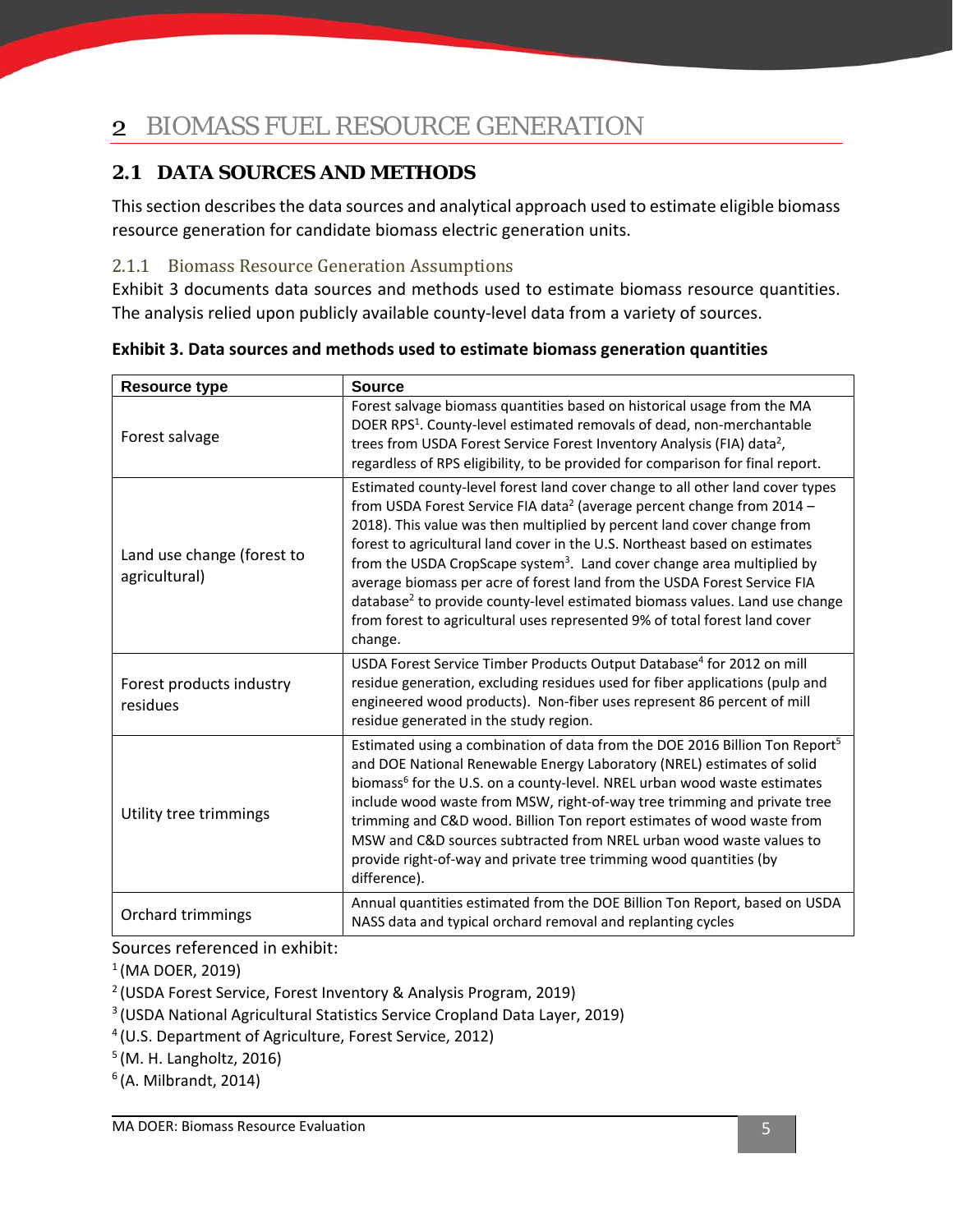#### <span id="page-8-0"></span>2.1.2 Biomass Fuel Properties

Facility reported fuel heat input and heat rates from the DOE EIA Form 923 for the period from 2010 to 2018 were used to estimate representative biomass generator fuel energy input requirements by the candidate facilities. The current Massachusetts DOER GHG guidance spreadsheet uses a generic biomass fuel energy content assumption of 5,100 Btu/green lb<sup>[3](#page-8-2)</sup>. This value is used as the basis for estimated fuel energy use in green tons shown in [Exhibit 1.](#page-5-1) This number is consistent with moisture for green wood biomass or mill residues at 40 percent moisture, wet basis, and a biomass energy content expressed in Higher Heating Value ("**HHV"**) of 8,500 Btu per dry pound ("**Btu/dry lb**"), or 17 million Btu per dry ton ("**MMBtu/dry ton"**).

In ANTARES experience, the average moisture content for as-received biomass varies by fuel source is typically around 50% moisture content, which is somewhat higher than 40% moisture content assumed in DOER's 2013 lifecycle greenhouse gas emissions tool. [Exhibit 4](#page-8-1) provides the values used to estimate biomass use in tons and cost per unit of energy content in this study.

| <b>Material type</b>                              | <b>Heat content</b> | <b>Moisture</b> | <b>Heat content</b> |  |
|---------------------------------------------------|---------------------|-----------------|---------------------|--|
|                                                   | (MMBtu/             | content         | (MMBtu/             |  |
|                                                   | dry ton)            | (% wet basis)   | green ton)          |  |
| Forest harvest residues <sup>1</sup>              | 17.0                | 50%             | 8.50                |  |
| Orchard trimmings <sup>2</sup>                    | 17.0                | 50%             | 8.50                |  |
| Forest salvage <sup>1</sup>                       | 17.0                | 50%             | 8.50                |  |
| Tree trimming, right-of-way clearing <sup>1</sup> | 17.0                | 50%             | 8.50                |  |
| Mill residues <sup>3</sup>                        | 17.0                | 45%             | 9.35                |  |
| Land clearing <sup>1</sup>                        | 17.0                | 50%             | 8.50                |  |

<span id="page-8-1"></span>**Exhibit 4: Summary of Biomass Fuel Moisture and Heat Content Assumptions**

Sources for assumptions referenced in exhibit:

<sup>1</sup> Consistent with as-harvested moisture of live trees including bark. A survey of several species common in New England shows moisture ranging from 44 to 58 percent (Patrick Miles & W. Brad Smith, USDA Forest Service Northern Research Station, 2009).

<sup>2</sup> Consistent with apple species (Patrick Miles & W. Brad Smith, USDA Forest Service Northern Research

Station, 2009).<br><sup>3</sup> Bark moisture in as-harvested conditions can be higher than wood moisture. In practice, mill residue moisture is often lower than as-harvested moisture as it can lose moisture while in storage. The extent of the moisture reduction depends on storage conditions.

<span id="page-8-2"></span><sup>&</sup>lt;sup>3</sup> Unless otherwise noted, biomass quantities and heat content in this report are presented in terms of green, or as-received tons.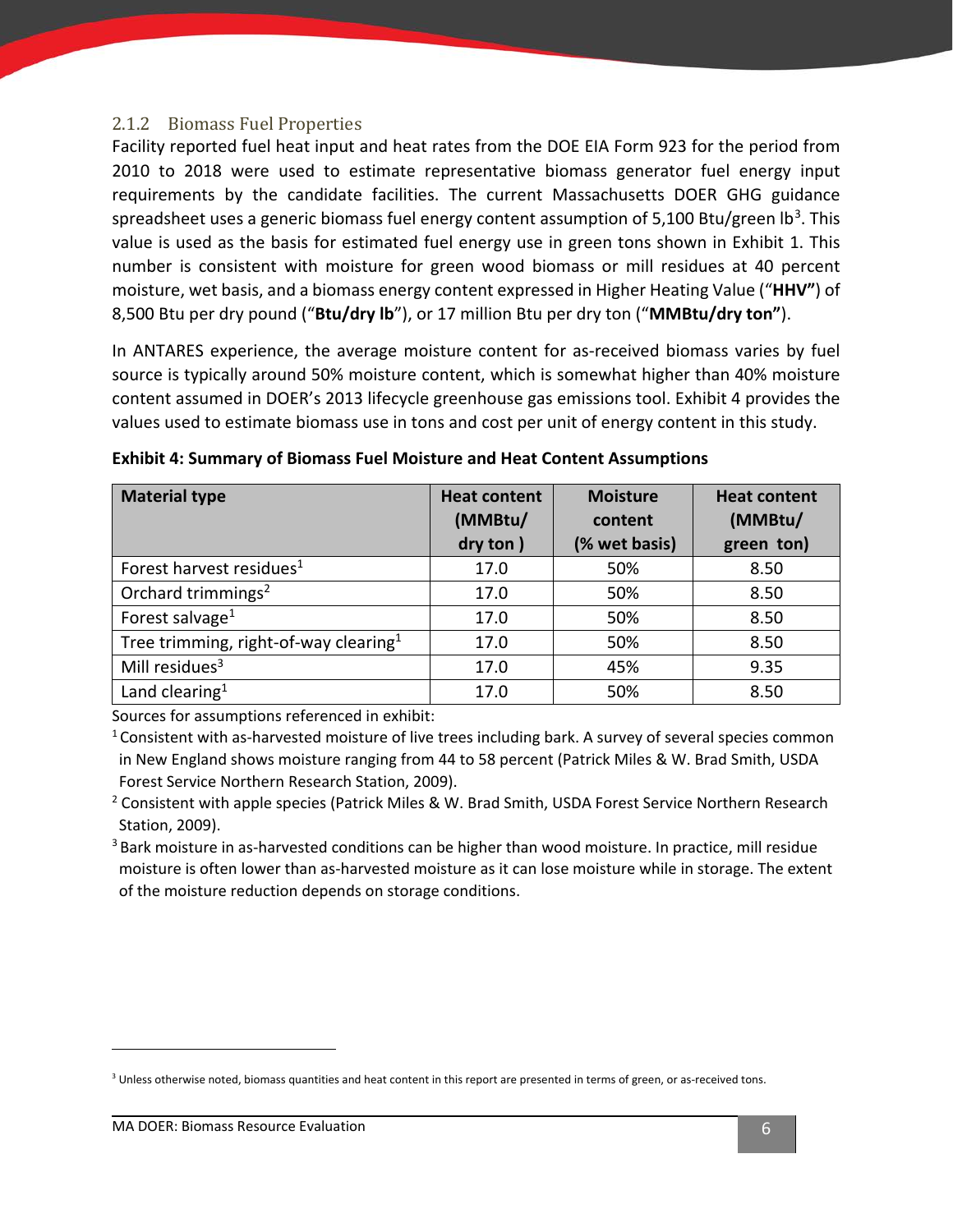### <span id="page-9-0"></span>**2.2 RESULTS**

Total current generation of target fuel quality biomass within the study region is an estimated 3.8 million green tons per year [\(Exhibit 5\)](#page-9-1) and 34,915 Billion Btu/year [\(Exhibit 6\)](#page-10-0).



<span id="page-9-1"></span>**Exhibit 5: Eligible biomass fuel generation in New England and New York (green tons/year)**

| <b>State</b>   | <b>Mill</b> | Right-of-way      | Land clearing $-$ | Orchard  | <b>Total</b> |
|----------------|-------------|-------------------|-------------------|----------|--------------|
|                | residues    | clearing and tree | forest to         | trimming |              |
|                |             | trimming          | agriculture       |          |              |
| <b>CT</b>      | 25,103      | 120,326           | 30,235            | 8,984    | 184,647      |
| MA             | 14,328      | 348,653           | 70,225            | 10,382   | 443,588      |
| ME             | 343,257     | 45,347            | 62,266            | 10,088   | 460,959      |
| <b>NH</b>      | 345,356     | 46,314            | 36,674            | 5,008    | 433,351      |
| <b>NY</b>      | 920,591     | 476,970           | 442,029           | 250,842  | 2,090,431    |
| R <sub>l</sub> | 35          | 33,419            | 2,511             | 1,038    | 37,002       |
| VT             | 85,704      | 24,981            | 57,657            | 6,336    | 174,678      |
| <b>Total</b>   | 1,734,372   | 1,096,009         | 701,598           | 292,678  | 3,824,657    |

Note: Forest salvage material used in the Massachusetts RPS is limited to 11,880 tons total over the 5 year period from 2013 to 2017 and represented less than 1% of total biomass in the program during this time. As such, the quantity of this feedstock is not shown in the figure due to the de minimus contribution at predictable timeframes. Additional information about forest salvage is provided in Section [4.1.](#page-15-1)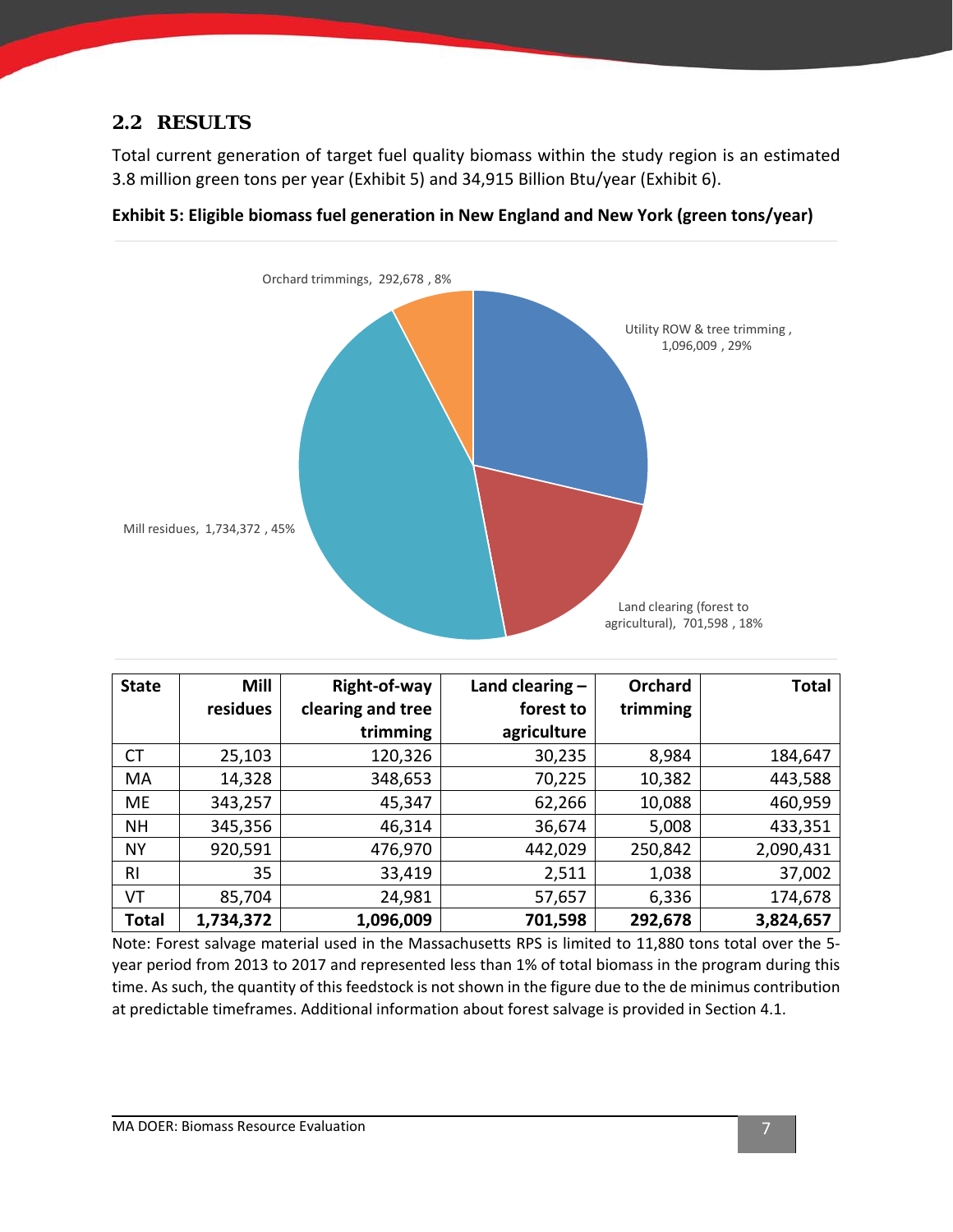

### <span id="page-10-0"></span>**Exhibit 6: Eligible biomass fuel generation in New England and New York (MMBtu/year)**

| <b>State</b> | <b>Mill</b> | Right-of-way      | Land clearing $-$ | Orchard   | <b>Total</b> |
|--------------|-------------|-------------------|-------------------|-----------|--------------|
|              | residues    | clearing and tree | forest to         | trimming  |              |
|              |             | trimming          | agriculture       |           |              |
| <b>CT</b>    | 234,708     | 1,125,044         | 256,998           | 76,364    | 1,693,114    |
| MA           | 133,967     | 3,259,908         | 596,914           | 88,247    | 4,079,036    |
| ME           | 3,209,453   | 423,998           | 529,263           | 85,748    | 4,248,462    |
| <b>NH</b>    | 3,229,074   | 433,035           | 311,729           | 42,568    | 4,016,405    |
| <b>NY</b>    | 8,607,521   | 4,459,666         | 3,757,249         | 2,132,157 | 18,956,593   |
| RI.          | 323         | 312,465           | 21,341            | 8,823     | 342,952      |
| VT           | 801,332     | 233,568           | 490,086           | 53,856    | 1,578,842    |
| <b>Total</b> | 16,216,378  | 10,247,683        | 5,963,580         | 2,487,763 | 34,915,404   |

Note: Forest salvage material used in Massachusetts RPS represented less than 1% of total biomass in the program over the 5-year period from 2013 to 2017.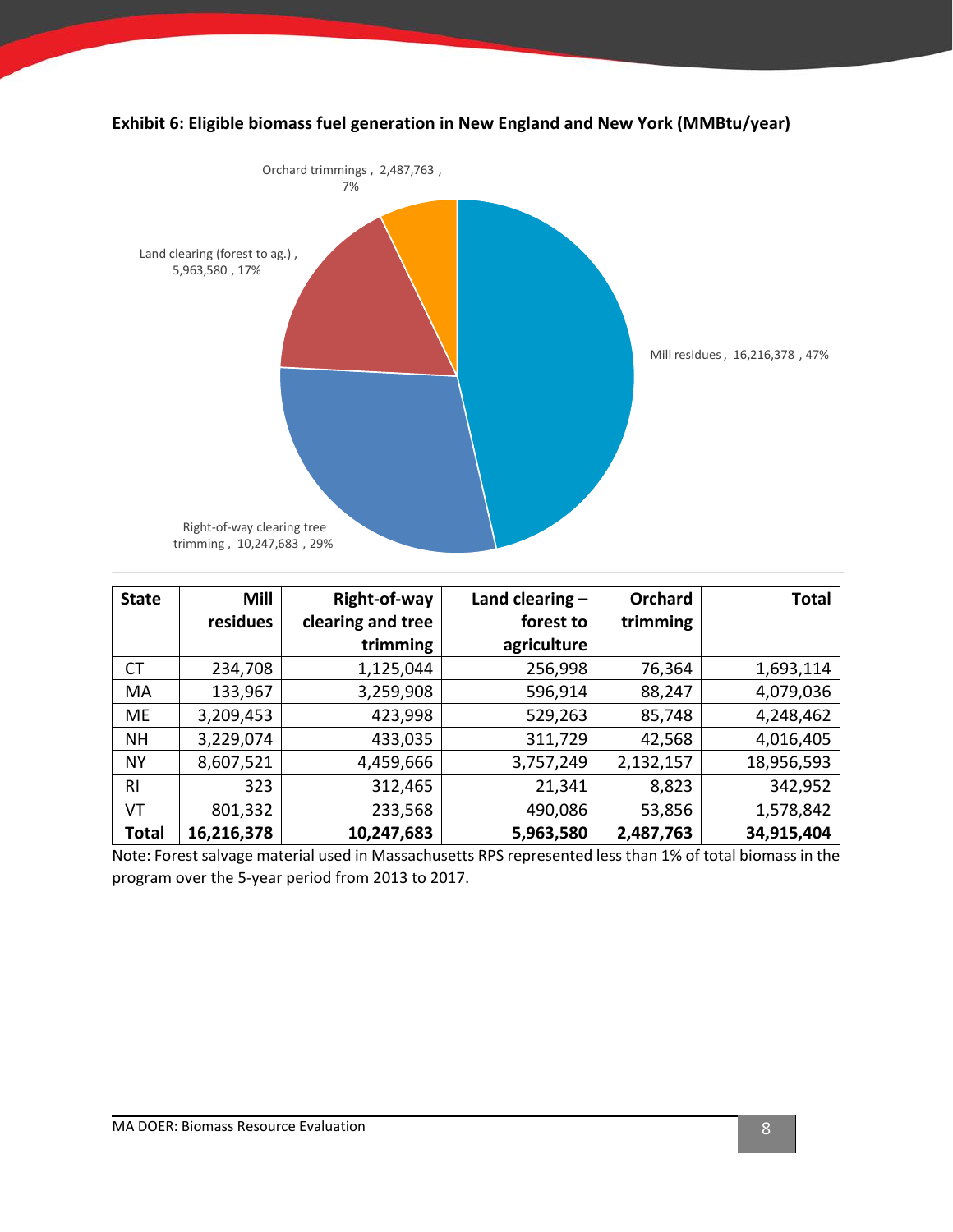#### <span id="page-11-0"></span>BIOMASS FUEL PRICING 3

This section presents an analysis of delivered biomass fuel prices for the candidate biomass electricity generation units. The analysis uses biomass supply data, published biomass prices and trucking costs for biomass to estimate delivered prices.

## <span id="page-11-1"></span>**3.1 DATA SOURCES AND METHODS**

This analysis relied on FOB prices<sup>[4](#page-11-2)</sup> plus estimated transportation costs<sup>[5](#page-11-3)</sup> from each county centroid to candidate generation units to estimate the current, delivered cost of biomass at each facility location. The FOB fuel costs were derived from the most recent (Q2 2019) values from the North American Wood Fiber Review, a subscription-based publication that tracks market prices and trends in per ton delivered biomass fuel price values. The FOB costs were generally determined by deducting estimated trucking costs from delivered costs, based on an assumed average 40-mile trucking distance to the end user facility. This applied for all sources except for forest salvage and biomass from utility right-of-way clearing and private tree trimming. Forest salvage is assumed to be available for trucking costs only, and the FOB cost for utility right-ofway clearing materials from right-of-way contractors is discounted at 25% compared to other sources. This is consistent with ANTARES experience with procurement of urban and right-of-way materials at other utility-scale biomass plants. Trucking costs were calculated using ANTARES internal trucking cost-model and round-trip road transportation distances from county centroids to generating unit locations modeled using Geographic Information Systems (GIS) tools. Section [2.1.2](#page-8-0) describes fuel property assumptions used to convert per ton biomass delivered costs to an energy content basis. [Appendix A](#page-26-0) provides additional details on the trucking cost model and FOB fuel prices.

The delivered costs for biomass from each county were sorted in order of increasing cost on an energy content (\$/MMBtu) basis and ranked for each candidate facility to create a biomass fuel 'supply curve'. The weighted average cost of fuel per MMBtu and per ton for different supply quantities was then calculated. Generally, biomass fuel procurement staff for each facility strive to secure the least-cost fuel supply available, but competition for fuel sources, variability in annual biomass generation and other factors make it unrealistic for a facility to secure solely the least-cost biomass supply available in their area on a consistent basis. Therefore, the least-cost biomass supply, based on the fuel produced in the area around a facility and ranked in order of increasing cost, should be considered a floor price for biomass. In other words, the optimal procurement (an assumption that results in a lower fuel cost than would occur if competition and other factors are considered), could be assumed to use only the cheapest fuel sources, requiring only a 1:1 ratio of supply to demand. A high price case here is represented by the weighted

<span id="page-11-2"></span><sup>&</sup>lt;sup>4</sup> FOB refers to free on board, or freight on board. It represents the price of the biomass at the mill gate or road side, not including the cost to transport it to the end-user.

<span id="page-11-3"></span><sup>&</sup>lt;sup>5</sup> At current fuel prices. The potential for future changes in diesel fuel prices was ignored in the analysis.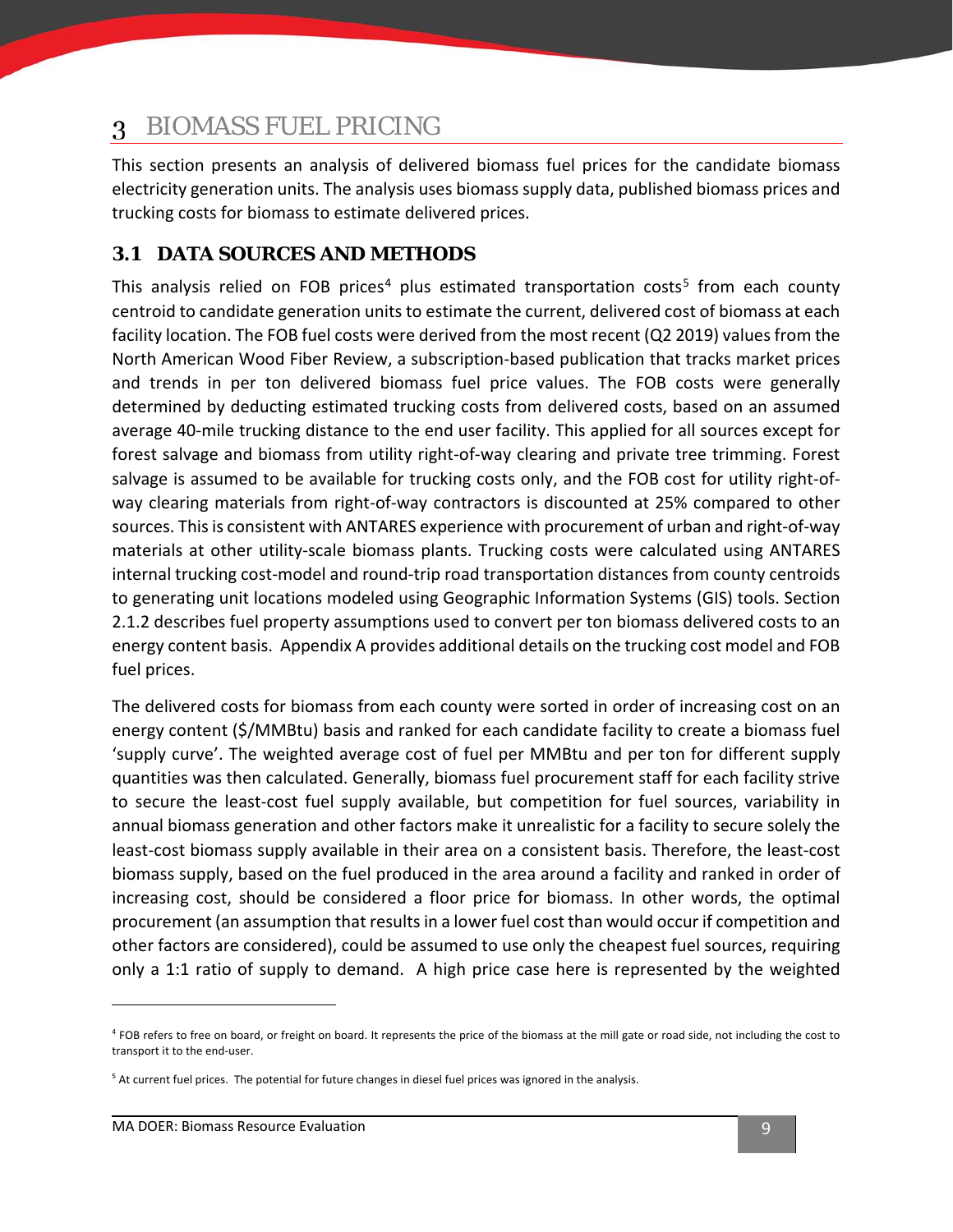average fuel for a supply shed that supports an annual biomass supply equal to twice its current demand (a 2:1 ratio). For the base case for this analysis, we assume that the supply shed size and delivered price is consistent with a supply shed that generates 1.5 times the demand required by the facility (a 1.5:1 ratio). To illustrate, two demand cases are presented: 1) Operation at historic levels, and 2) Estimated fuel use at 90 percent of gross electric capacity. This considers competition for biomass fuel but also assumes that fuel procurement managers are able to secure a large proportion of the least-cost fuel in their supply shed. The resulting fuel supply curve is also used for the analysis of potential economic production levels in other parts of the analysis by SEA.

### <span id="page-12-0"></span>**3.2 RESULTS**

[Exhibit 7](#page-12-1) show the results of the biomass fuel price analysis for the least-cost, base case, and high cost scenarios based on historic fuel use. [Exhibit 8](#page-13-0) shows the price analysis results for cases where the project operates at 90% capacity.

<span id="page-12-1"></span>

| Exhibit 7: Summary of weighted average delivered biomass fuel price analysis – operation at |  |  |
|---------------------------------------------------------------------------------------------|--|--|
| historic levels                                                                             |  |  |

|                         | Least-cost case (1:1) |         | Base case (1.5:1)                          |          |         | High cost case $(2:1)$           |          |         |                                  |
|-------------------------|-----------------------|---------|--------------------------------------------|----------|---------|----------------------------------|----------|---------|----------------------------------|
| <b>Facility name</b>    | \$/MMBtu              | \$/ton  | (miles)<br>shed<br><b>Viddns</b><br>radius | \$/MMBtu | \$/ton  | (miles)<br>Supply shed<br>radius | \$/MMBtu | \$/ton  | (miles)<br>Supply shed<br>radius |
| <b>McNeil Station</b>   | \$3.49                | \$32.18 | 94                                         | \$3.65   | \$33.60 | 129                              | \$4.02   | \$37.15 | 132                              |
| Stratton                | \$3.65                | \$34.06 | 88                                         | \$3.86   | \$35.91 | 134                              | \$4.27   | \$39.54 | 209                              |
| <b>Schiller Station</b> | \$3.21                | \$29.47 | 120                                        | \$3.96   | \$36.57 | 135                              | \$3.97   | \$36.68 | 153                              |
| Livermore Falls         | \$3.50                | \$32.45 | 89                                         | \$3.63   | \$33.71 | 109                              | \$3.82   | \$35.36 | 129                              |
| Springfield Power       | \$3.17                | \$29.28 | 94                                         | \$3.35   | \$30.87 | 111                              | \$3.51   | \$32.33 | 120                              |
| Fitchburg               | \$2.57                | \$23.40 | 48                                         | \$2.78   | \$25.52 | 60                               | \$2.94   | \$26.93 | 71                               |
| Hypothetical plant      | \$3.27                | \$29.78 | 139                                        | \$3.47   | \$31.69 | 146                              | \$3.68   | \$33.79 | 169                              |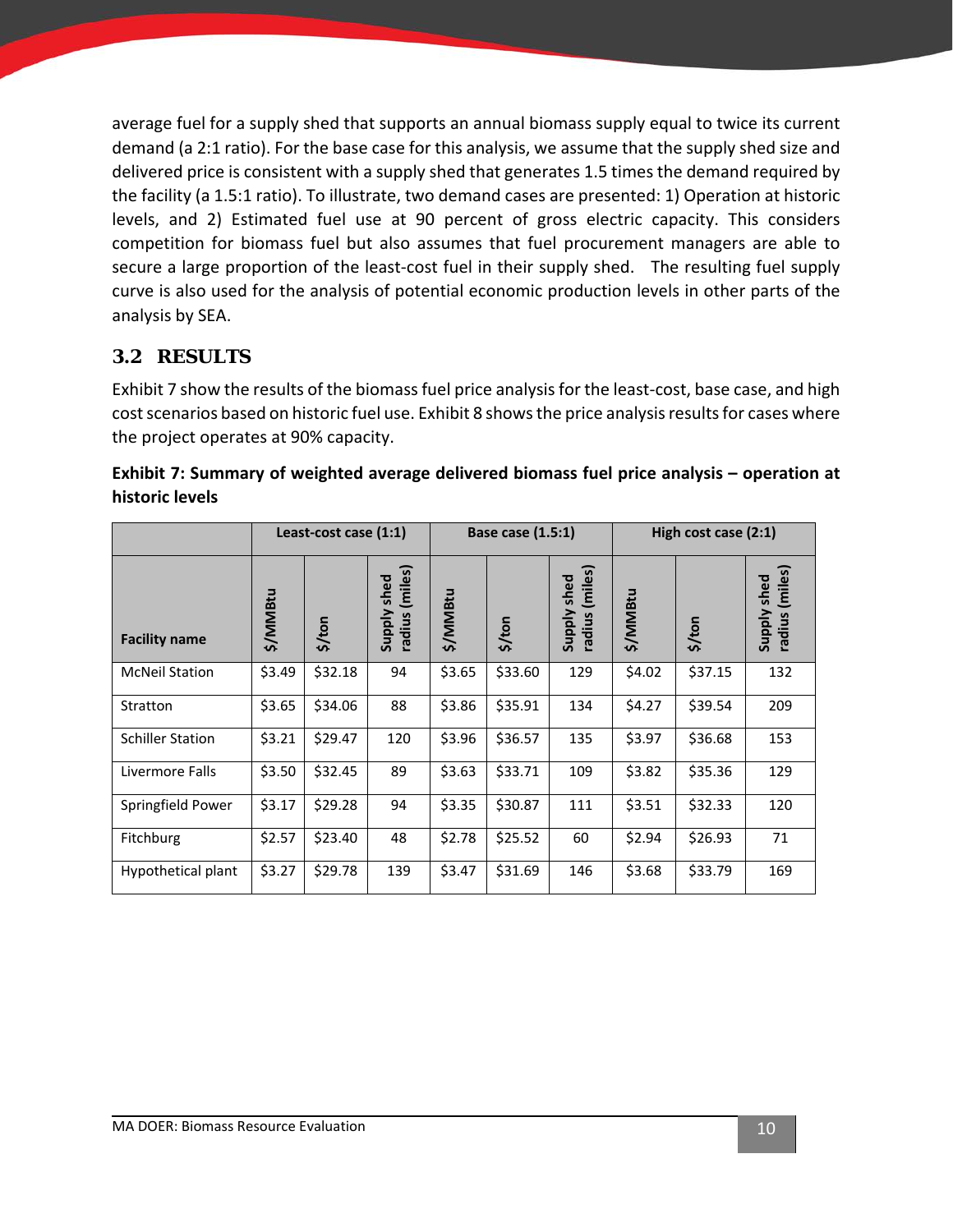<span id="page-13-0"></span>**Exhibit 8: Summary of weighted average delivered biomass fuel price analysis – operation at 90% capacity** 

|                         | Least-cost case |         |                                  |          | <b>Base case</b> |                                  |          | High cost case |                                  |  |
|-------------------------|-----------------|---------|----------------------------------|----------|------------------|----------------------------------|----------|----------------|----------------------------------|--|
| <b>Facility name</b>    | \$/MMBtu        | \$/ton  | (miles)<br>Supply shed<br>radius | \$/MMBtu | \$/ton           | (miles)<br>Supply shed<br>radius | \$/MMBtu | \$/ton         | (miles)<br>Supply shed<br>radius |  |
| <b>McNeil Station</b>   | \$3.62          | \$33.32 | 124                              | \$4.02   | \$37.15          | 132                              | \$4.46   | \$40.93        | 185                              |  |
| Stratton                | \$3.72          | \$34.67 | 93                               | \$4.08   | \$37.85          | 137                              | \$4.72   | \$43.65        | 230                              |  |
| <b>Schiller Station</b> | \$3.27          | \$30.09 | 107                              | \$4.08   | \$37.55          | 155                              | \$4.08   | \$37.55        | 155                              |  |
| Livermore Falls         | \$3.50          | \$32.45 | 89                               | \$3.63   | \$33.71          | 113                              | \$3.84   | \$35.49        | 129                              |  |
| Springfield Power       | \$3.17          | \$29.28 | 94                               | \$3.35   | \$30.87          | 111                              | \$3.46   | \$31.80        | 113                              |  |
| Fitchburg               | \$2.66          | \$24.32 | 55                               | \$2.85   | \$26.15          | 65                               | \$3.00   | \$27.46        | 74                               |  |
| Hypothetical plant      | \$3.27          | \$29.78 | 139                              | \$3.47   | \$31.69          | 146                              | \$3.68   | \$33.79        | 169                              |  |

[Exhibit 9](#page-14-0) shows historic delivered biomass fuel prices in the U.S. Northeast. Comparing these historic prices with the analysis results shown in the tables above, it is apparent that although the projected fuel price estimates for the candidate facilities in this study are generally higher than the current market prices, they are in line with the higher fuel prices in the region that were experienced a few years ago. It is important to note that these historic changes do reflect changes in demand, but do not reflect any major changes in fuel source eligibility (as considered in this study).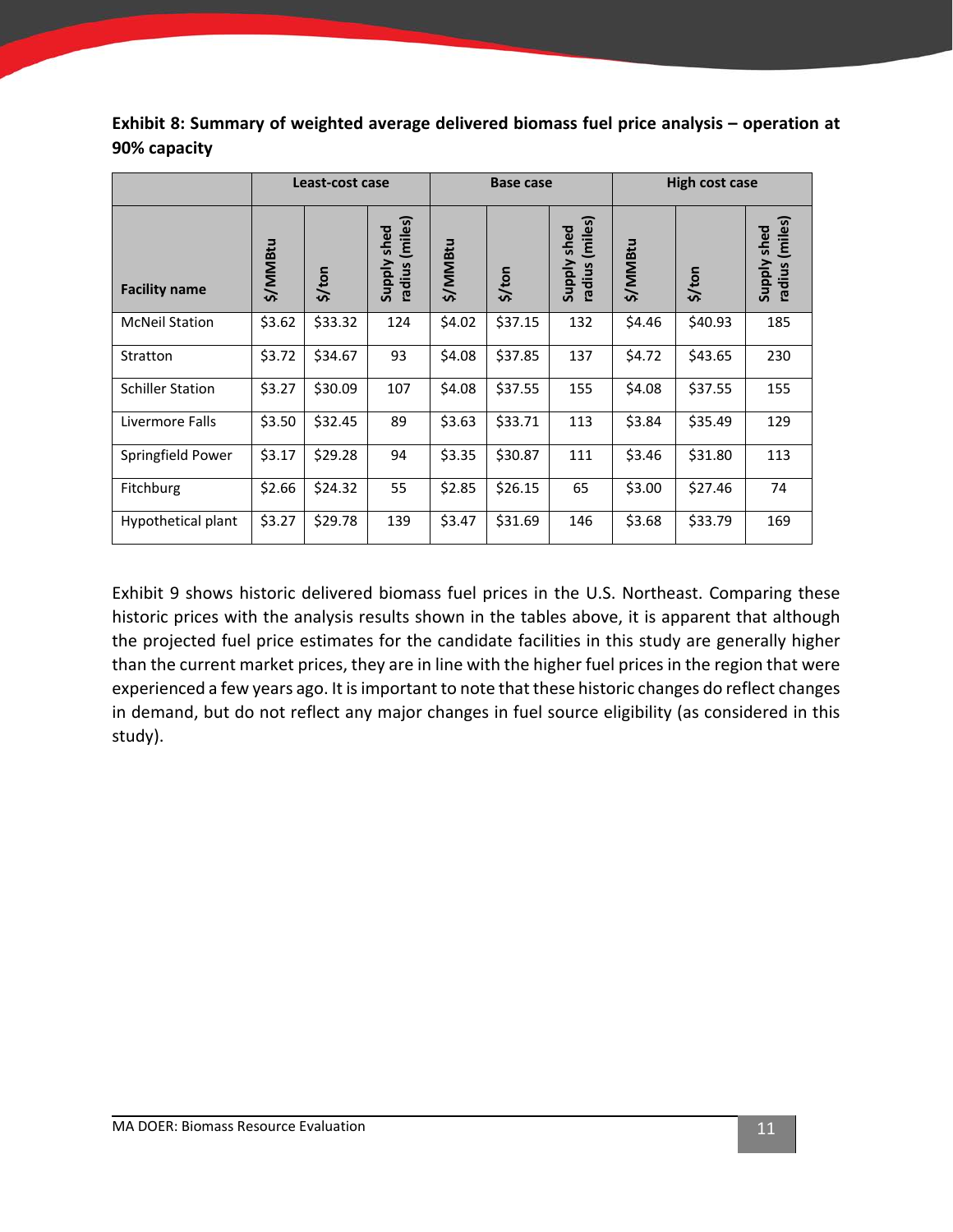

<span id="page-14-0"></span>**Exhibit 9. Historic delivered biomass fuel prices in U.S. Northeast**

Source: North American Wood Fiber Review, woodprices.com

A key finding is that the reduced overall biomass supply significantly increases the one-way haul distance (as indicated by the supply radius) required to meet the fuel requirements over typical levels. Typically, most biomass power generation units secure the vast majority of their fuel from within a 50 mile radius, and only secure low cost-opportunity fuels from distances of 75 miles or greater. Price estimates in this study could be low if multiple candidate project sites with a significant degree of supply shed overlap compete for eligible biomass resources or if complications in supply logistics due to long haul distances result in increased delivery and management costs.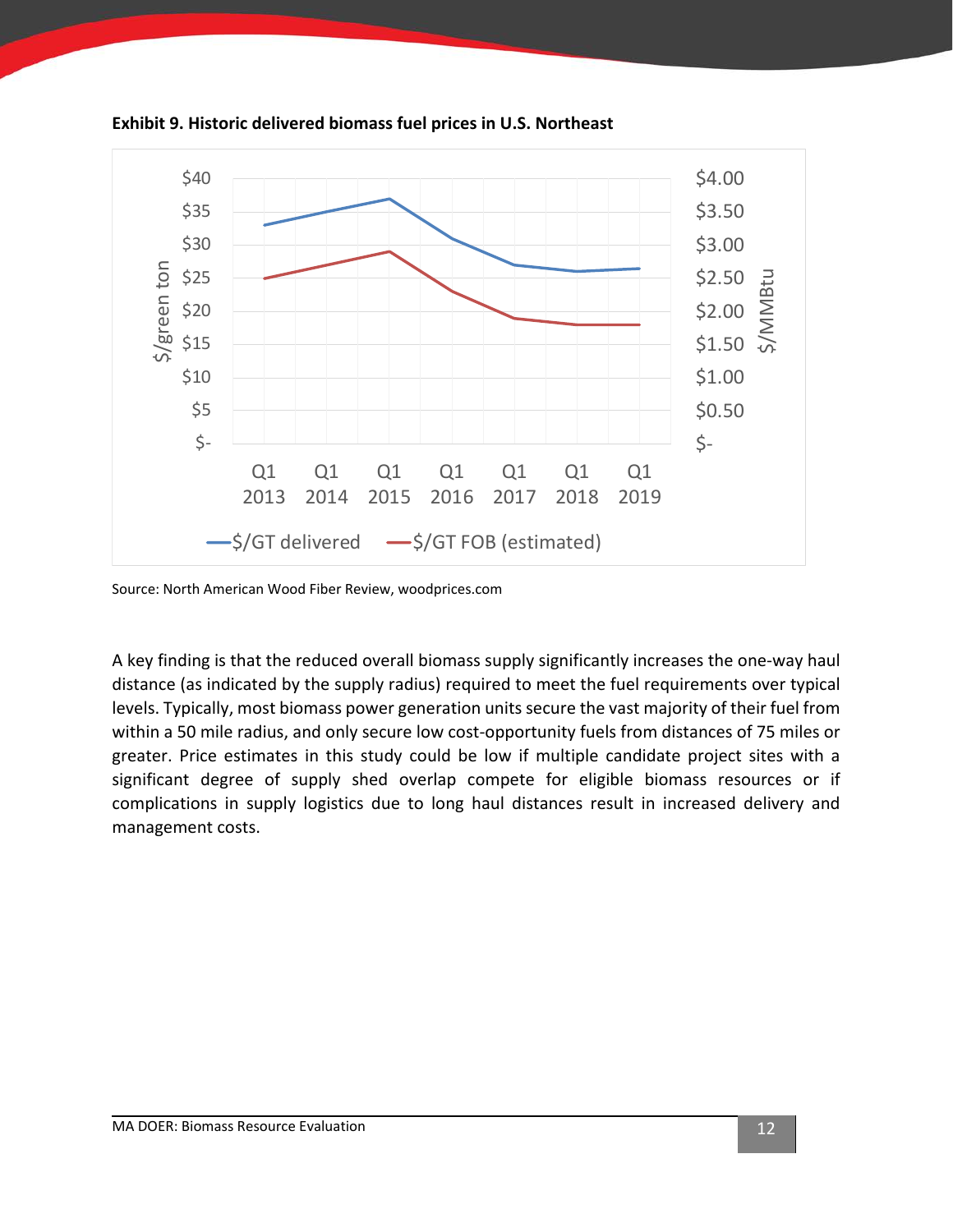#### <span id="page-15-0"></span>PROPOSED RULE CHANGE IMPACTS 4

This chapter describes two issues relevant to biomass supply availability. These issues are treated qualitatively as it is beyond the scope of this assessment to do a full analysis of the factors affecting the robustness of the biomass supply chain associated with the proposed RPS changes.

- **Factors affecting forest salvage availability**: Available data do not support a quantitative assessment of the potential for forest salvage operations to meet biomass supply eligibility requirements, and logistical and regulatory barriers exist that tend to prevent maximizing the use of wood salvaged from forest pest and pathogen outbreaks or major weather events. We present information on barriers and opportunities for forest salvage material utilization.
- **Regulatory requirements and operational practices for right-of-way clearance**: The proposed rule change would require increased reliance on biomass fuels from sources such as utility right-of-way clearance. This study describes some of the regulatory and operational issues related to utility right-of-way clearance, a major component of the supply of biomass from right-of-way clearance, and private tree care overall.

## <span id="page-15-1"></span>**4.1 FACTORS AFFECTING FOREST SALVAGE AVAILABILITY**

County-level data is not available on biomass sourced from forest salvage operations associated with federal or state disaster or forest health emergency declarations or orders. While it is clear that the quantity of material generated from forest pest and disease outbreaks can be significant at times, there are hurdles associated with integrating this material into a reliable supply chain for a biomass generating unit.

One major source of biomass from forest salvage is tree removal associated with efforts to mitigate forest pest and disease outbreaks. Some destructive forest insect pests in New England include the Emerald Ash Borer ("**EAB"**), Asian long horned beetle, and winter moth. The USDA Forest Service conducts insect and disease risk and hazard mapping to inform decision-making regarding forest pest prevention, suppression and restoration activities. The National Insect and Disease Risk Map<sup>[6](#page-15-2)</sup> shown in [Exhibit 8](#page-16-0) highlights some specific areas of concern in New England.

<span id="page-15-2"></span><sup>6</sup> USDA Forest Service, National Insect and Disease Risk Map, <https://usfs.maps.arcgis.com/apps/MapTour/index.html?appid=ade657567ff445d5bb3aaa7d898d9fb9>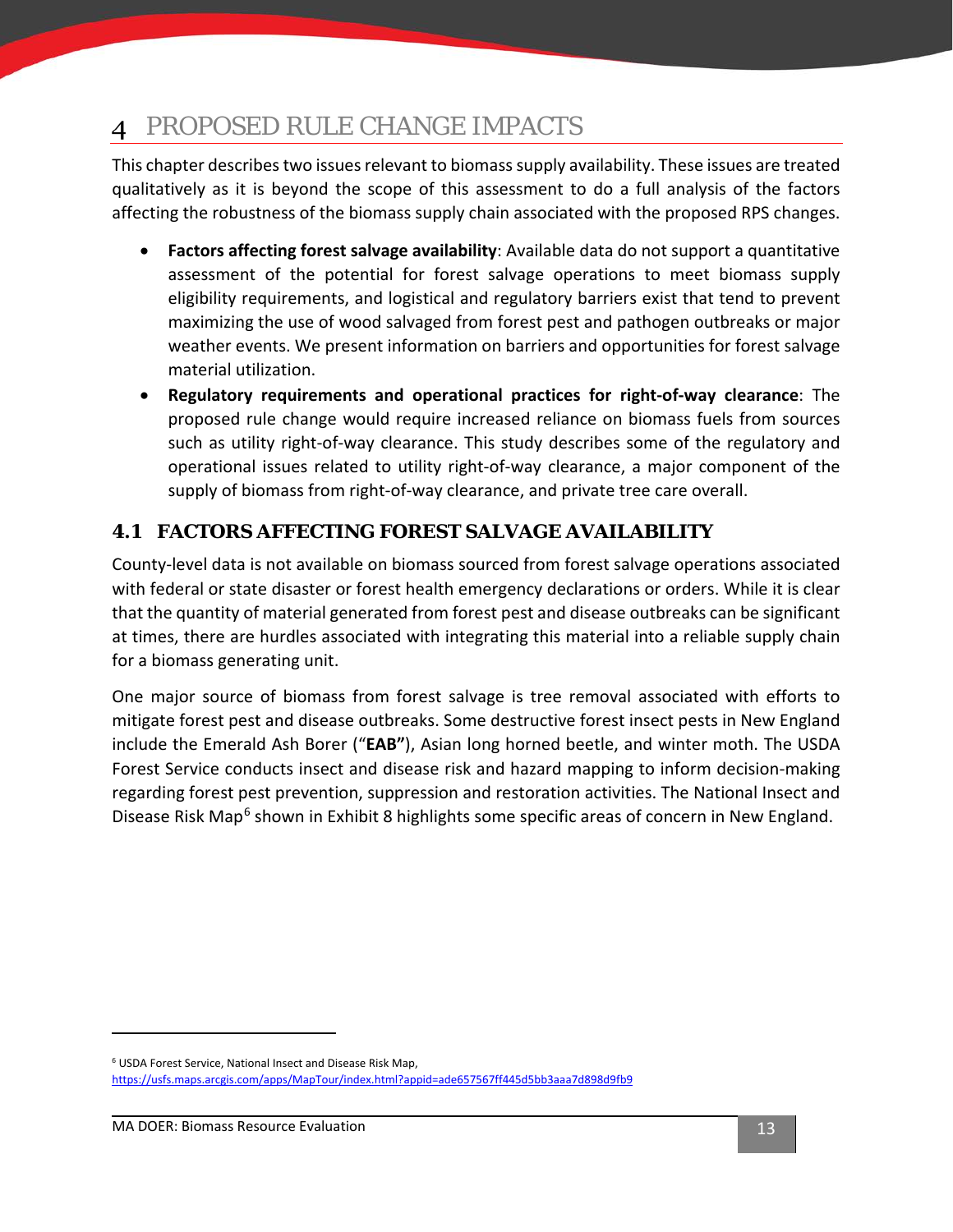

<span id="page-16-0"></span>**Exhibit 10. Distribution of forest pest disease risks from National Insect and Disease Risk Map**

*Red circled areas show where outbreaks of Emerald Ash Borer (33) in areas of New Hampshire present risks, while Rhode Island and eastern Connecticut are experiencing Winter Moth outbreak (34).* 

The Massachusetts RPS requires that eligible forest salvage biomass come from areas where the USDA APHIS, the USDA Forest Service other state or federal agency has issued a declaration, rule, or order. Land management agency responses to forest insect and disease outbreaks in New England and New York differs from that in regions of the U.S., such as the Rocky Mountain region, where the response to pests such as the mountain pine beetle has been to fund large-scale removal of affected trees on federal lands. In New England, the response by agencies such as APHIS to some high-profile tree pest and insect disease outbreaks has been to increase monitoring on public and private land and issue quarantines that limit movement of wood from affected trees between different jurisdictions (e.g., counties) to reduce the potential for spreading disease or insect infestations. The quarantines vary for different pests and diseases and may or may not affect movement of biomass products between jurisdictions.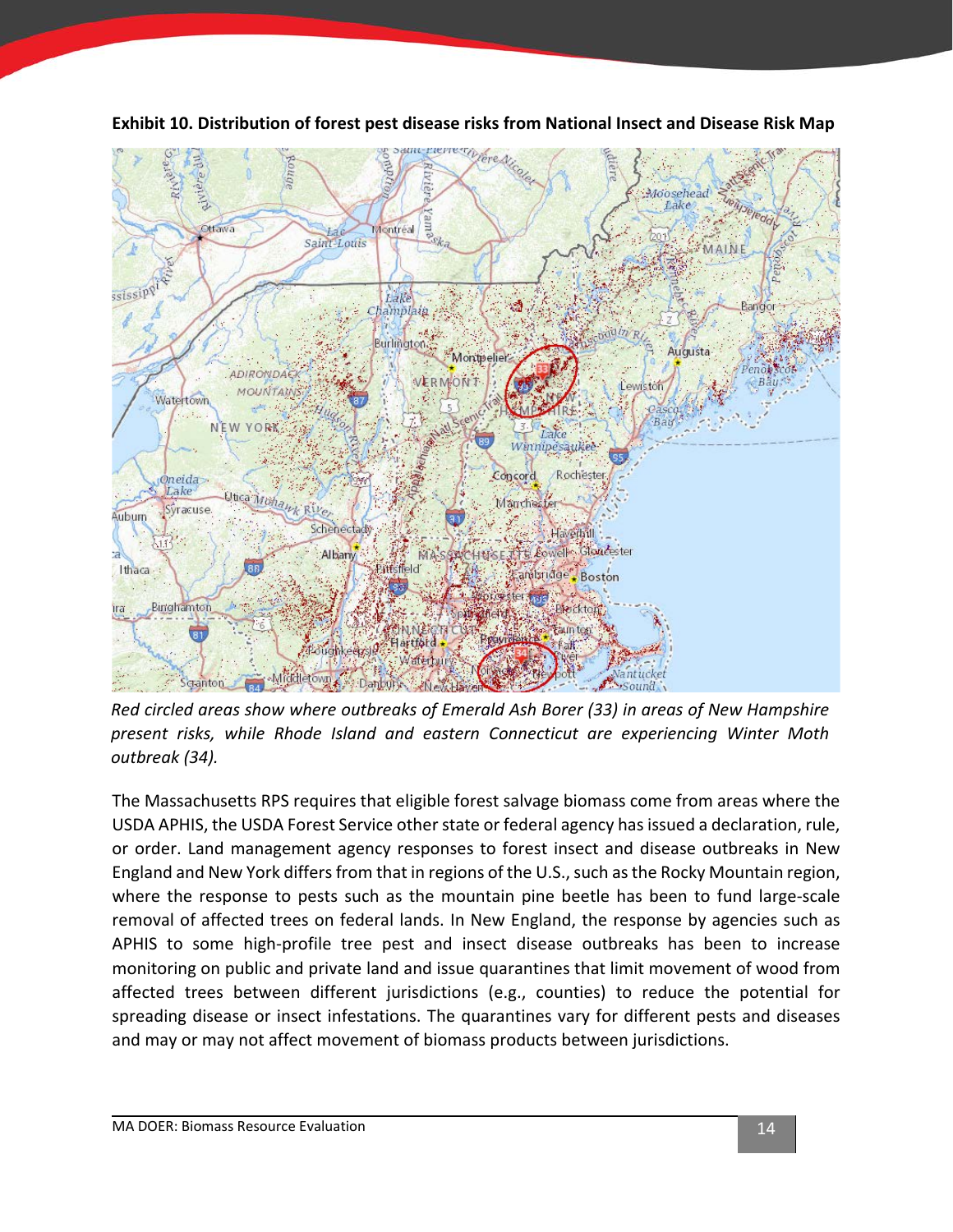Wood movement quarantines can affect the availability of biomass that otherwise would be an eligible biomass fuel under the Massachusetts RPS rules. Movement of ash tree logs is seasonally limited in both Vermont and New Hampshire (Vermont Department of Forests, Parks and Recreation, 2018), (Kyle Lombard, NH Division of Forests and Lands, Piera Siegert, NH Department of Agriculture, Markets & Food, 2018). While chipping affected ash trees for boiler fuel is sanctioned as an acceptable strategy for managing ash trees in some locations (e.g., Vermont), the removal of individual or groups of affected trees does not consistently generate enough biomass segregated from other, unaffected tree species to fill a truckload that can be transported to a biomass facility. Aggregation of ash logs at a central storage and processing site may run afoul of quarantine restrictions on ash log movement. Therefore, it is logistically difficult for tree maintenance companies to meet conditions attached to movement of ash logs and costeffectively make them available as biomass fuel. There also appears to be an administrative hurdle for suppliers associated with determining whether the biomass can comply with the RPS eligibility requirement. The pathway and responsibility for compliance is not readily apparent or it may be considered to be too high an administrative burden.

Another major source of forest salvage material is wood salvaged from weather events (e.g., ice storms or other major weather events). Some locations in North America experience at least some ice accumulation every 1 to 2 years on average, though most areas have return intervals of 5 years or more (Bragg, Shelton, & Zeide, 2003). Although ice storms with minimal ice accumulation do not result in much damage to the forest, severe ice storms can result in significant forest impacts. Major ice storms are estimated to occur about every 5 years in Northern New England States (Smith & Musser, 1998). This timeframe is consistent with recent disaster declarations, as data from FEMA shows there have been 4 severe ice storm events in the North East since 1998 (FEMA, n.d. ). Several of these ice storms caused catastrophic damages over very large areas. For example, the ice storm in 1998 affected 17 million acres of forestland in NY, VT, NH, and ME (Miller-Weeks, Eagar, & Petersen, 1999). Although the amount of damage to the forests within the area varied greatly, on a regional level it was estimated that approximately 12% of the trees with diameter at breast height (DBH)  $\geq$  5" were severely damaged and unlikely to survive.<sup>[7](#page-17-0)</sup> The 2008 ice storm was reported to have a similar effect on the trees and forests in the region (New York State Department of Environmental Conservation, n.d.).

Other severe weather events such as hurricanes can also impact forests and result in downed trees, however they do not typically result in large scale impacts in the northeast region, since the amount of damage to the forest is generally correlated with the intensity. Hurricane wind damage to forest is therefore more likely to occur in the southeast where hurricanes are both more frequent and have higher intensities.

Major ice storms can generate massive amounts of wood biomass. However, the timing of the cleanup is dictated primarily by safety and infrastructure considerations, rather than material

<span id="page-17-0"></span> $<sup>7</sup>$  DBH stands for diameter at breast height, and is a standard metric used to categorize tree size and maturity.</sup>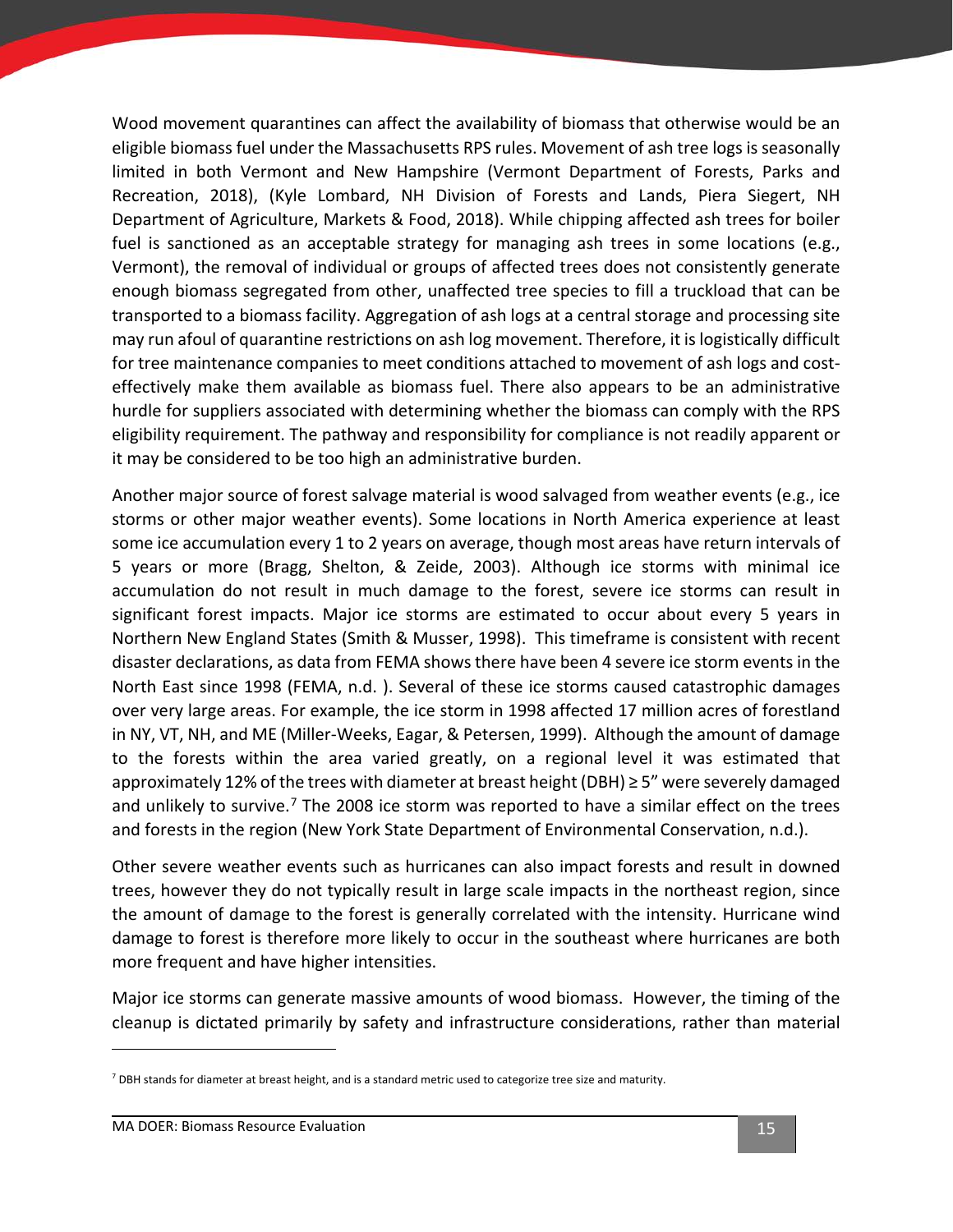recovery and use. Most of the material generated from storms and other severe weather events is removed in the months following a disaster, and the window for recovering and using biomass before significant deterioration in quality is limited to a period of months, not years. In the years following a storm, the amount of biomass generated from cleanup and recovery is more limited and it is more difficult to verify that cleanup material is associated with a particular disaster declaration. These factors, combined with the unpredictable timing and geographic scope of major weather events, limits the extent to which severe weather events can contribute to a predictable resource for a biomass energy facility that has a consistent, 24/7 demand for fuel if it is operating as a baseload unit. That said, any biomass energy facility is well-served to increase their readiness to respond to severe weather events to take advantage of possible periods where high volumes of low-cost wood fuel that may be generated over a short timeframe as a result of these events. Preparation can include developing contractual relationships with cleanup contractors and planning for overflow material storage and reclamation.

In part due to the barriers described previously, use of forest salvage material in the Massachusetts RPS historically has been very limited, with only 11,880 tons of fuel reported used from this source over the 5-year period from 2013 to 2017 (MA DOER, 2019). This represented less than one percent of biomass fuel used by facilities participating in the Massachusetts RPS during this period. Because of the intermittent nature major weather events and the constraints on practical use of wood salvaged from pest and pathogen outbreaks, the amount of eligible material from forest salvage operations is likely to continue to be small and/or intermittent in nature. Clarification or modification of the rules and the eligibility process may increase the availability of wood biomass from these sources while preserving the intent of the RPS rule.

### <span id="page-18-0"></span>**4.2 UTILITY RIGHT-OF-WAY VEGETATION CLEARING AND BIOMASS**

The resource analysis includes estimates of biomass availability from activities such as utility right-of-way clearance, private tree trimming, and road right-of-way maintenance. This type of material historically has made up, on average, 12 percent of biomass for participants in the Massachusetts RPS between 2013 and 2017.

There are a number of considerations regarding the potential availability of this resource for use as a fuel for biomass energy plants. The Federal Energy Regulatory Commission ("**FERC"**) sets regulations that govern the minimum vegetation clearance distance (**"MVDC"**) that is required to be cleared of vegetation around transmission lines with various capacities. The most recent version is FAC-003-04.<sup>[8](#page-18-1)</sup> The regulations have been updated in the way they calculate the rightof-way clearance values over time, and there have been some marginal changes in recent years. Any major changes in the extent of utility right-of-way clearance activities are likely to be made in response to a FERC enforcement action in response to utility service interruptions. FERC does

<span id="page-18-1"></span><sup>&</sup>lt;sup>8</sup> FERC Order FAC-003-04 Transmission Vegetation Management. [https://www.ferc.gov/industries/electric/indus-act/reliability/vegetation](https://www.ferc.gov/industries/electric/indus-act/reliability/vegetation-mgt/fac-003-4.pdf)[mgt/fac-003-4.pdf](https://www.ferc.gov/industries/electric/indus-act/reliability/vegetation-mgt/fac-003-4.pdf)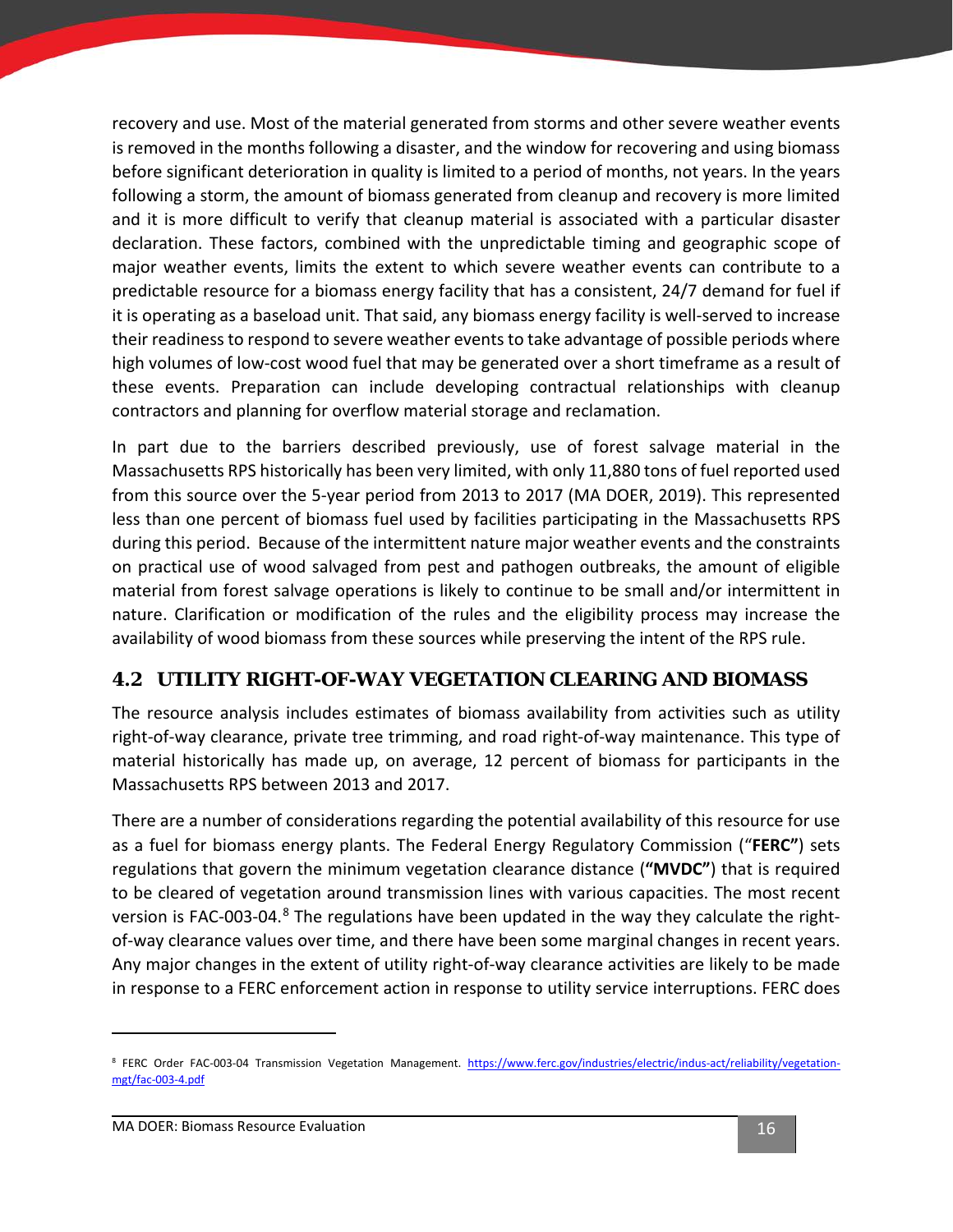not specify how transmission entities conduct their management. Transmission entities prepare operational plans for managing right-of-way areas, and typically these entities work with contractors to perform much of this work. The amount of vegetation generated from these activities depends on where the transmission entity is in terms of its cycle of vegetation clearing. Contractors typically do a significant amount of vegetation management when areas around lines are initially cleared and then on a periodic basis thereafter. As such, a decade or more time may pass before enough biomass builds up to justify a repeated mechanical treatment. In between these years, contractors typically do smaller amounts of tree removal for maintenance purposes or use herbicidal control of vegetation. The amount of biomass generated during the initial clearing or in later years when vegetation has regrown can be significant, and contractors will seek to find suitable markets for any resulting biomass, including the bioenergy industry. In strategic areas where significant quantities of biomass are available, the market downturn for end-users in recent years may make this material available at a discount as contractors struggle to find outlets. For maintenance jobs that involve removal or trimming of individual or groups of trees, that material may be lopped and scattered or chipped and blown on-site, especially when the quantities are limited or there are no nearby markets.<sup>[9](#page-19-0)</sup>

The biomass availability is dictated by vegetation plan implementation, not biomass markets. As such, although this resource may present an opportunity for low-cost biomass in some areas of the Northeast, any real estimate of quantity in a specific region requires a full evaluation of where different entities stand in terms of implementation of their vegetation management plans. If more of this material is used for bioenergy in future years, issues will need to be addressed during the ramping up phase to get the supply chain and quality control process in place to attempt to coordinate vegetation management cycles with biomass facility needs to the extent it can be done without jeopardizing safety and utility operations.

Overall, biomass generation from right-of-way clearing and maintenance activities has the potential to make up a significant component of a biomass supply for a generation facility, but by itself is not a sufficient supply source due to the factors described above. Particularly at times when a large supply of this material is available in a particular area, the cost may be relatively low making it an attractive biofuel supply. However, the variability in the quality of material can detract from up-front cost savings in the purchase price. It is also worth noting that if there is increased demand for biomass from utility right-of-way clearing associated with implementation of the proposed MA RPS rule, it is likely to diminish any discount in cost of this material.

<span id="page-19-0"></span><sup>&</sup>lt;sup>9</sup> Markets for right-of-way clearing and maintenance materials include mulch and firewood, in addition to biomass fuel.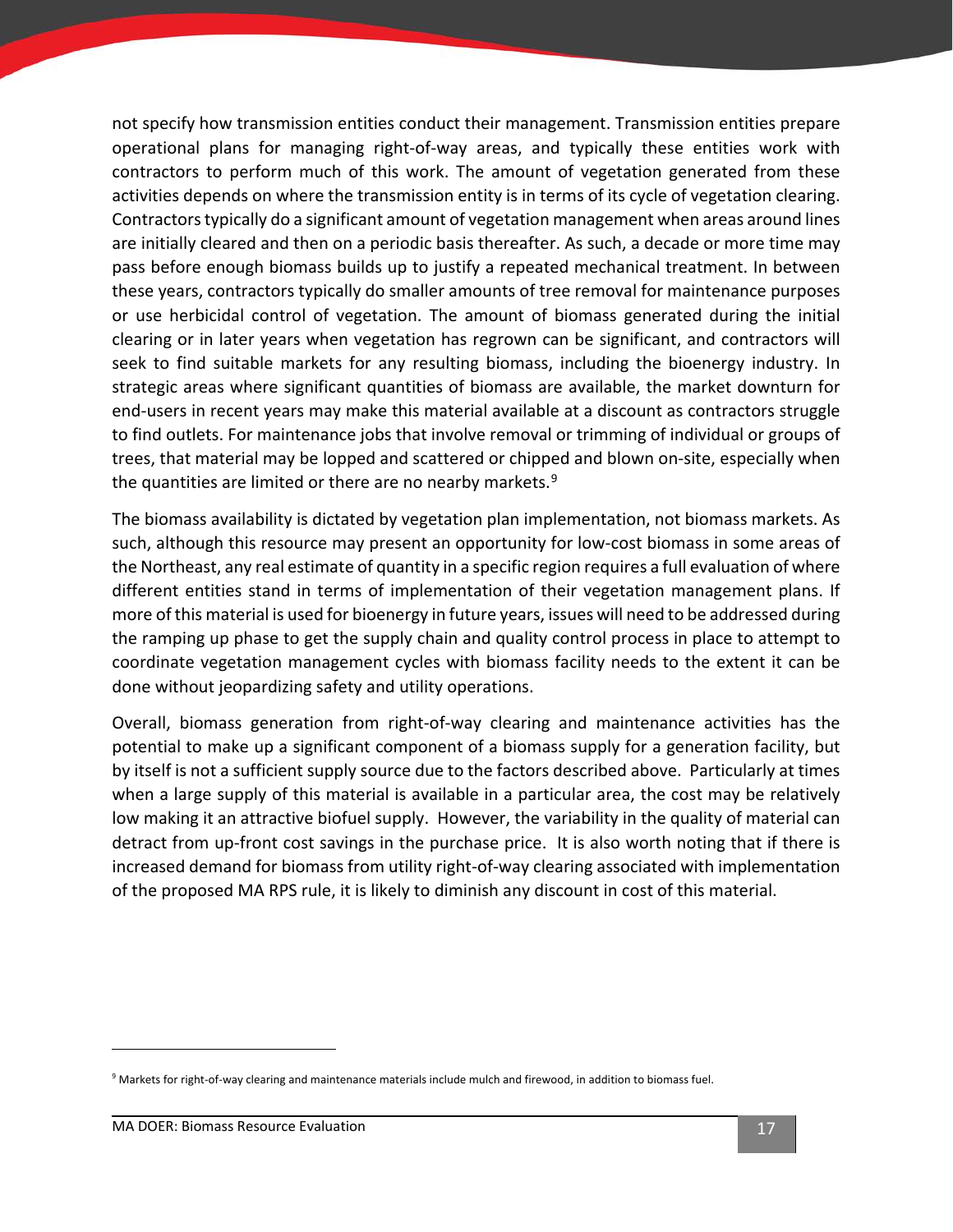#### <span id="page-20-0"></span>SUMMARY OF KEY FINDINGS AND CONCLUSIONS 5

This section summarizes key findings and implications of the analysis for the feasibility of continued operation of existing biomass generation units and addition of one or more new facilities in the future under the proposed RPS rule changes.

## <span id="page-20-1"></span>**5.1 ADEQUACY OF SUPPLY TO MEET PROJECTED DEMAND**

A common industry benchmark used to assess the adequacy of a biomass resource to support a biomass energy project is that two times (2x, or 2:1 ratio) the project's fuel demand is available in the supply shed. The 2:1 supply/demand ratio accounts for variability in annual biomass generation associated with variation in forest products industry output, fluctuating demand from other biomass markets, and long-term industry trends towards improved conversion efficiency that reduce overall biomass residue supplies.

The total energy content of eligible biomass resources within the New England region is 1.5 times the annual energy input content required by the generation units considered as candidates to participate in the Massachusetts RPS, assuming the facilities run at historic levels. This supply/demand ratio does not account for use of eligible biomass sources by other biomass electric generating units that are located in the New England region but are not being considered as candidates for participation in the Massachusetts RPS. There are multiple, other large biomass electric generating units in New England that compete for readily available low cost resources such as mill residues. Therefore, the effective supply/demand ratio for eligible biomass resources is likely significantly lower than the 1.5 value.

These results suggest that on a regional basis, the available eligible biomass supply presents significant risks related to supply reliability and price volatility, again assuming the candidate facilities operate at historic levels using only feedstocks eligible under the proposed RPS rules.

The feasibility and economics of serving the Massachusetts RPS under the proposed rule changes is impacted by the shift in both the quantity and composition in the eligible resource base. Forest residues, whole tree chips from forest thinning, and most biomass from land use change (except from forest to agricultural land) would not be eligible fuels unless the facilities meet a stringent efficiency requirement. Past Massachusetts RPS data indicates that facilities in New England participating in the Massachusetts RPS obtained 38 percent of their biomass fuel from forest residues during the period from 2013 through 2017. Annual estimated forest residue generation in New England based on the DOE Billion Ton report is 8.8 million tons per year, or 2.3 times the total quantity of forest salvage and non-forest residues eligible for participation in the Massachusetts RPS under the proposed rule changes. These facilities also secured 26 percent of their fuel from land use change. An estimated 9 percent of the biomass generated from land clearing was associated with conversion of forest to agricultural land use, the only source of eligible biomass fuel from land use change under the proposed RPS rule changes. This means that more than 90 percent of the biomass generated from land clearing would also be ineligible under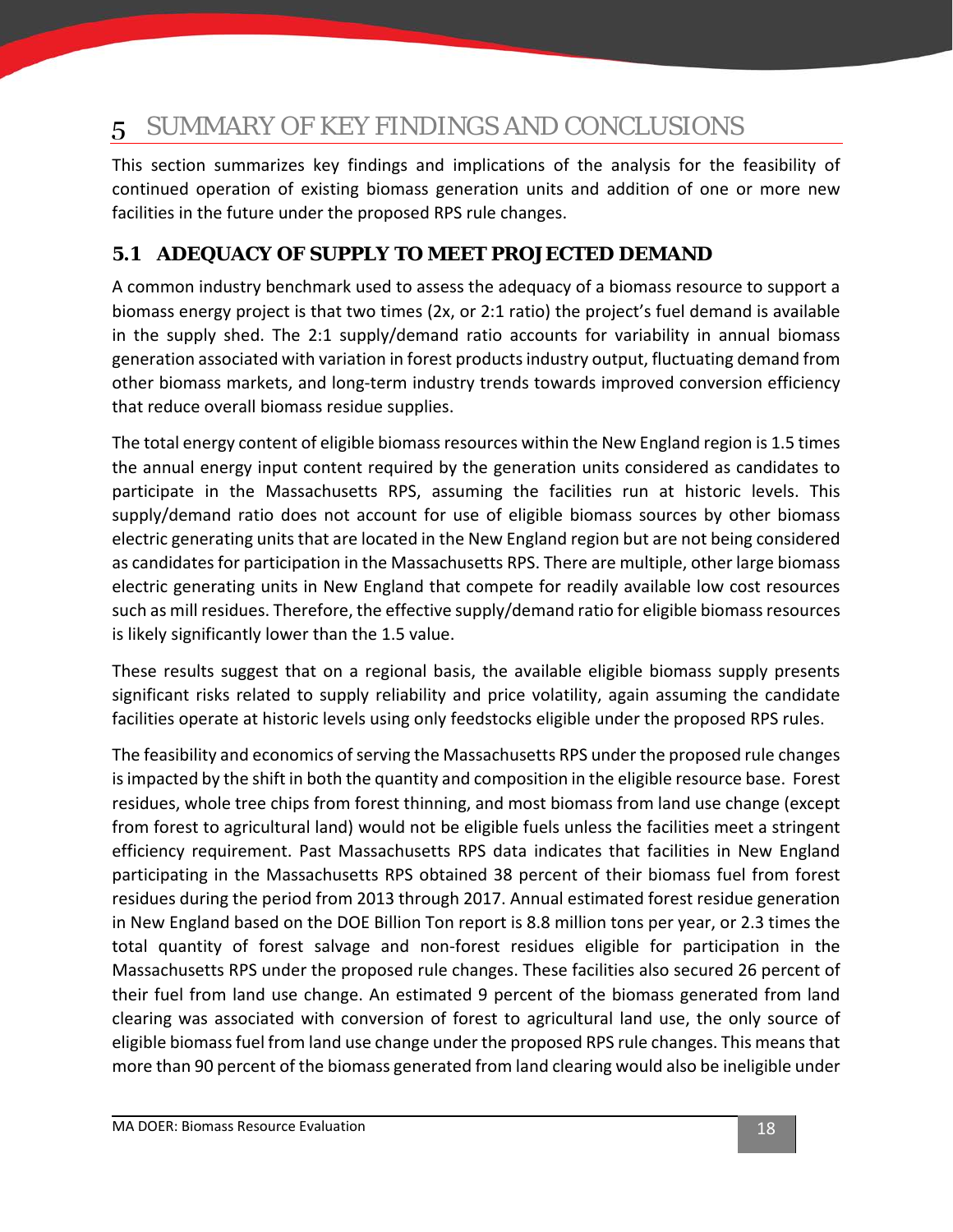the proposed RPS rules. In all, more than 60 percent of the biomass fuel sources used historically by biomass energy producers serving the Massachusetts RPS program would be ineligible for candidate biomass facilities unless the facilities meet the stringent efficiency requirements. However, there is a limit in how much of thinning feedstocks could be used because at some point, a facility using only thinnings would not meet the lifecycle GHG emission reduction requirements.

While the fuel composition for the candidate facilities may not be identical to that used by existing Massachusetts RPS biomass participants, it is fair to suggest that the candidate facilities also rely heavily on relatively low cost forest residues and material from land clearing. Each of the candidate facilities would need to make significant changes in their procurement practices and likely would need to work with a larger number of smaller fuel suppliers, increasing the logistical challenges and costs for their biomass fuel.

The biomass supply/demand ratio for individual candidate facilities within the New England region will vary from the regional value due to the geographic distribution of eligible biomass resources and end users. There can be circumstances where it is appropriate to relax the typical 2:1 supply/demand ratio. An example may be where a specific facility has a combination of longterm contracts and access to a wide variety of supply sources that can help defray risks associated with annual variability in annual biomass markets. However, the proposed RPS changes limit the number and variety of supply sources/suppliers that facilities will need to negotiate with for biomass supplies.

## <span id="page-21-0"></span>**5.2 BIOMASS PRICING**

The analysis results show that the estimated delivered price of fuel for the resources considered in this study are in most cases significantly higher than current published biomass fuel costs, although they are generally within the range of the higher prices experienced within the last several years. In nearly all cases, the size of the supply shed from which candidate facilities would need to secure fuel is significantly larger than what biomass generation units typically draw from, increasing biomass transportation and overall delivered costs.

A site-specific assessment of competition and other market factors that would permit a more refined estimate of fuel costs for each candidate facility was outside the scope of this analysis. Price estimates do not capture all future market volatility that could occur should the proposed RPS rules take effect. These effects will differ spatially across the New England region but also temporally, as major market players enter and leave the marketplace in response to changes in biomass fuel availability, cost and other factors. There are no recent events that provide a complete analogy to the impacts that implementation of the proposed rules would have in New England biomass fuel markets. However, the biomass market development in California in the 1980s provides a case study for price increases in response to large increases in biomass fuel demand relative to the available supply of fuel.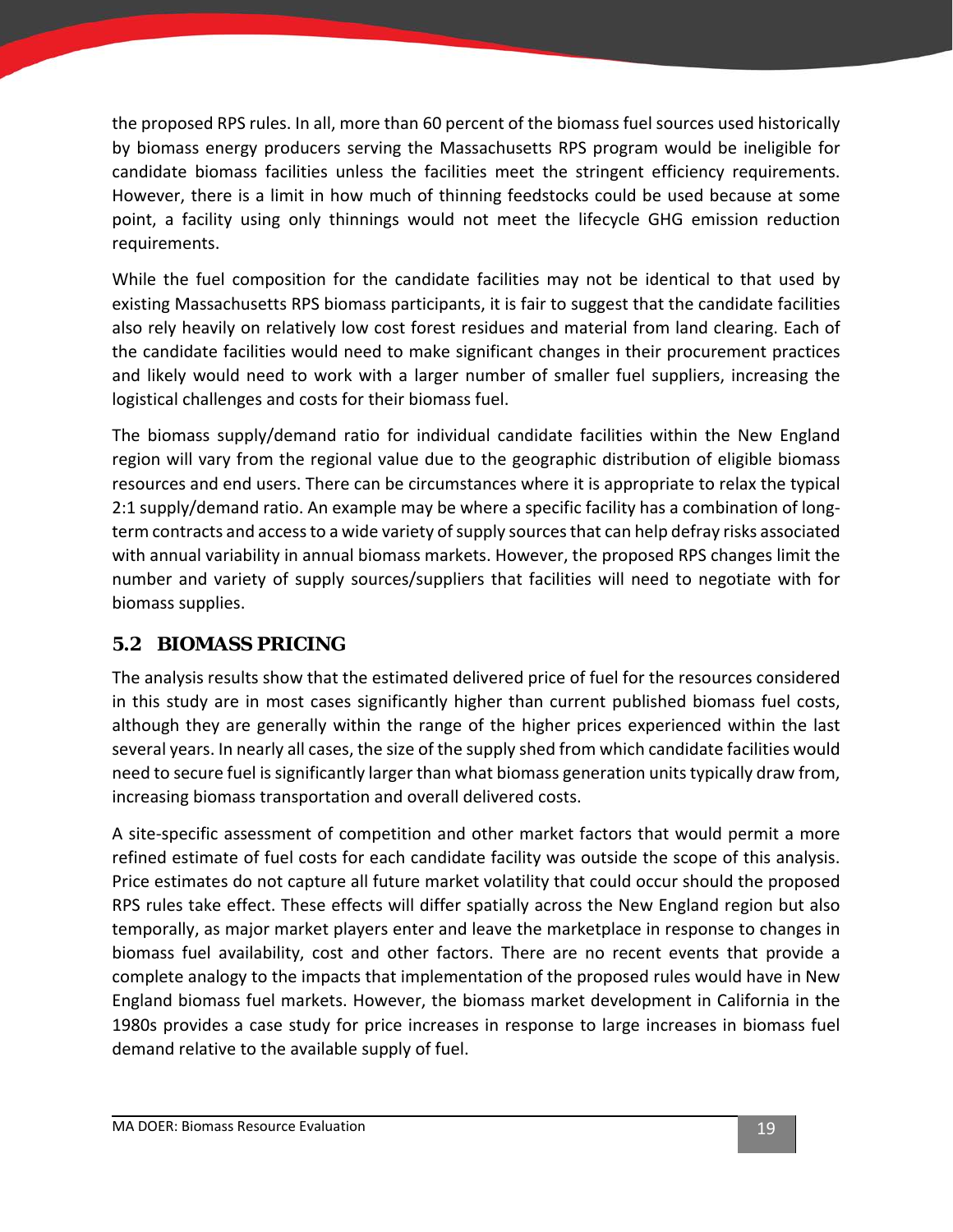[Exhibit 11](#page-22-0) shows how prices changed in response to the dramatic growth of the industry in California. During the period from 1980 to 1990, there was a 13-fold increase in demand, which resulted in a 2.5 fold increase in wood fuel prices (at the peak price period in 1990). The price point did adjust downward over time as additional supplies entered the market.



<span id="page-22-0"></span>**Exhibit 11 Wood Fuel Price Implications of Increasing Demand in California: 1980 to 2000**

*Source: Morris, Gregory, NREL, Biomass Energy Production in California: The Case for a Biomass Policy Initiative, November, 2000, On-line:<http://www.nrel.gov/docs/fy01osti/28805.pdf>*

The proposed MA RPS policy changes would significantly constrain eligible biomass resources if all of the candidate facilities were to participate in the Massachusetts RPS market. The corresponding restriction in biomass supplies (due to the more stringent fuel eligibility requirements) is not as large as the massive increase in demand in California in the 1980s. Nevertheless, unexpected price volatility in initial years after new RPS rules take effect could still occur.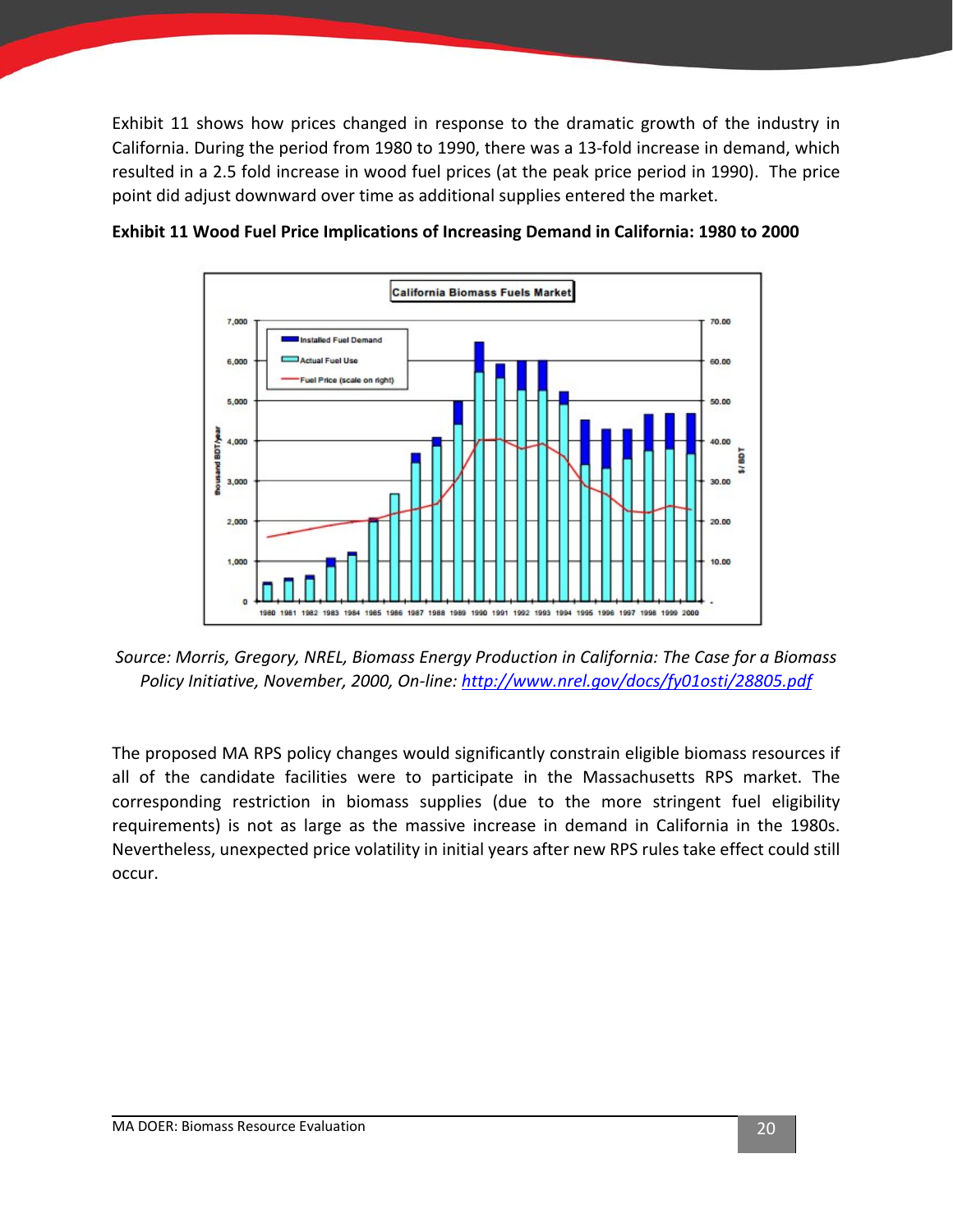### <span id="page-23-0"></span>**5.3 KEY TAKEAWAYS**

Key takeaways from the analysis, based on the results, include:

- None of the candidate electricity generation facilities is likely to be able to meet a 50% overall efficiency requirement,<sup>[10](#page-23-1)</sup> so participation in the Massachusetts REC market will require them to secure 95% of their fuel from non-forest residues and forest salvage;
- Restricting usage to these fuel categories significantly reduces the overall biomass resource and the number of parties that facilities would be able to secure fuel from;
- The ratio of supply to demand for the eligible biomass resource presents significant risks to the candidate facilities in terms of consistent availability of biomass fuel if all of the candidate facilities continue to operate at historic or increased dispatch levels;
- Because of the reduced supply of biomass, the size of the supply radius that the candidate facilities would need to draw from to meet their fuel requirements has significantly increased compared to typical supply sheds that similar facilities draw from;
- The modeled price of biomass for facilities is in most cases higher than current prices due to the increase in transportation costs, but except for a few cases is in line with the higher historical market values for the U.S. Northeast experienced as recently as 2015; and
- The increased supply radius can have unpredictable impacts on supply reliability and cost implications for biomass energy facilities.

The last bullet point in the above list is perhaps the most significant finding. It is possible that impacts of competition and increased supply logistics management could combine to make future biomass costs significantly higher than output from the cost model results. However, the implications of supply interruptions can have very significant impacts on the ability of the candidate facilities to reliably participate in the Massachusetts REC market. These risks suggest that smaller facilities, with a lower fuel requirement, would fare better in terms of management of fuel supply costs under the proposed RPS rules.

<span id="page-23-1"></span> $10$  The conversion efficiency for biomass power generation plants is typically around 21-26% (corresponding to a heat rate of 12,000 – 15,000 Btu/kWh, HHV). Even highly efficient plants would not be able to achieve a 50% overall conversion efficiency using existing technologies, unless a material amount of the thermal energy generated was used in a co-generation or combined heat and power facility. This may be possible in a 'thermal-led' application where a very large and highly-concentrated thermal demand is immediately proximate to the plant; however, the powerled existing biomass facilities by virtue of their location are ill-equipped to access the volume of thermal load needed for such a substantial boost in their efficiency. The lack of response to this opportunity historically (with a 60% efficiency threshold) is one indicator of the low likelihood of achieving such efficiencies. Further, attempts in recent years by several of the larger biomass-to-electricity facilities in the region to attract adjacent thermal load have yet to be successful under times of more favorable economics, and we have not seen any indication from existing plant owners that a 50% threshold is technically feasible.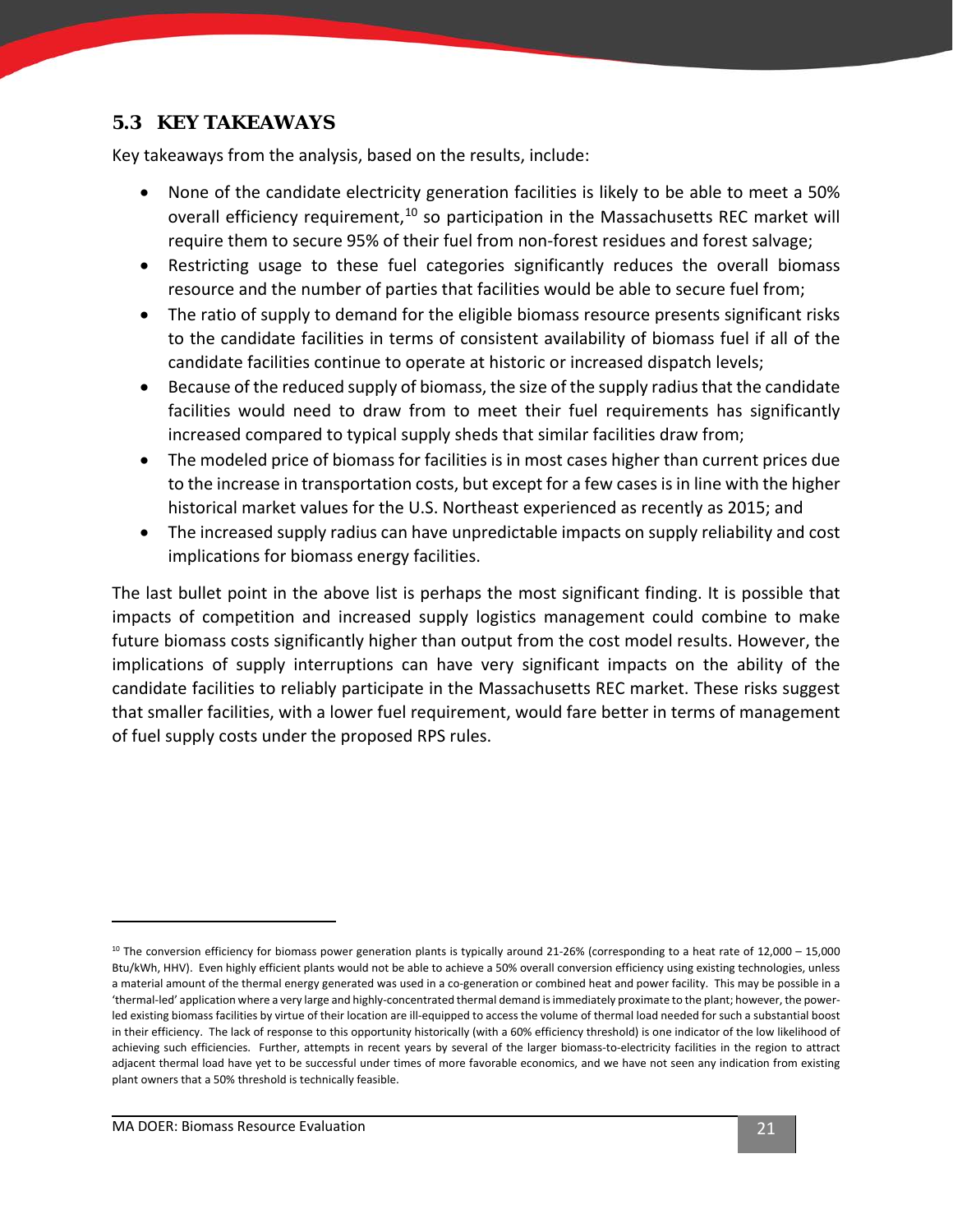## <span id="page-24-0"></span>REFERENCES

- A. Milbrandt, N. (2014, October 30). *Solid Biomass GIS coverage.* Retrieved from https://www.nrel.gov/gis/data-biomass.html
- Bragg, C., Shelton, M., & Zeide, B. (2003). Impacts and Management Implications of Ice Storms on Forests in the Southern United States. *Forest Ecology and Management*, Vol 186, p. 99-123.
- Evans, A. (2008, September). *Synthesis of Knowledge from Woody Biomass Removal Case Studies.* Retrieved from Forest Guild/U.S. Forest Service: https://www.firescience.gov/projects/07-3-2-02/project/07-3-2- 02\_07\_3\_2\_02\_biomass\_case\_studies\_report.pdf
- FEMA. (n.d. ). *Data Visualization; Disaster Declarations for States and Counties.* Retrieved from https://www.fema.gov/data-visualization-disaster-declarations-states-and-counties
- Kyle Lombard, NH Division of Forests and Lands, Piera Siegert, NH Department of Agriculture, Markets & Food. (2018, October 8). *Rules for moving ash tree products changed.* Retrieved from https://www.agriculture.nh.gov/publications-forms/documents/eabquar-change-press.pdf
- M. H. Langholtz, B. J. (2016). *2016 Billion-Ton Report: Advancing Domestic Resources for a Thriving Bioeconomy, Volume 1: Economic Availability of Feedstocks.* Retrieved from https://bioenergykdf.net/content/billion-ton-2016-data-explorer
- MA DOER. (2019, September). *RPS data custom query.*
- Miller-Weeks, M., Eagar, C., & Petersen, C. M. (1999). *The Northeastern Ice Storm 1998: A Forest Damage Assessment for New York, Vermont, New Hampshire, and Maine.* NEFA and USDA Forest Service.
- New York State Department of Environmental Conservation. (n.d.). *Ice Storm Damage to Forests.* Retrieved from https://www.dec.ny.gov/lands/26414.html
- Patrick Miles & W. Brad Smith, USDA Forest Service Northern Research Station. (2009, June 29). *Specific Gravity and Other Properties of Wood and Bark for 156 Tree SpeciesFound in North America.* Retrieved from https://www.nrs.fs.fed.us/pubs/rn/rn\_nrs38.pdf
- Smith, W., & Musser, a. C. (1998). *The Northeastern Ice Storm 1998; A Forest Damage Assessment.*
- The Wildlife Society. (2012, December). *Effects of Bioenergy Production on Wildlife and Wildlife Habitat.*
- U.S. Department of Agriculture, Forest Service. (2012, September 24). *Timber Product Output (TPO) Reports.* Retrieved from http://srsfia2.fs.fed.us/php/tpo\_2009/tpo\_rpa\_int1.php.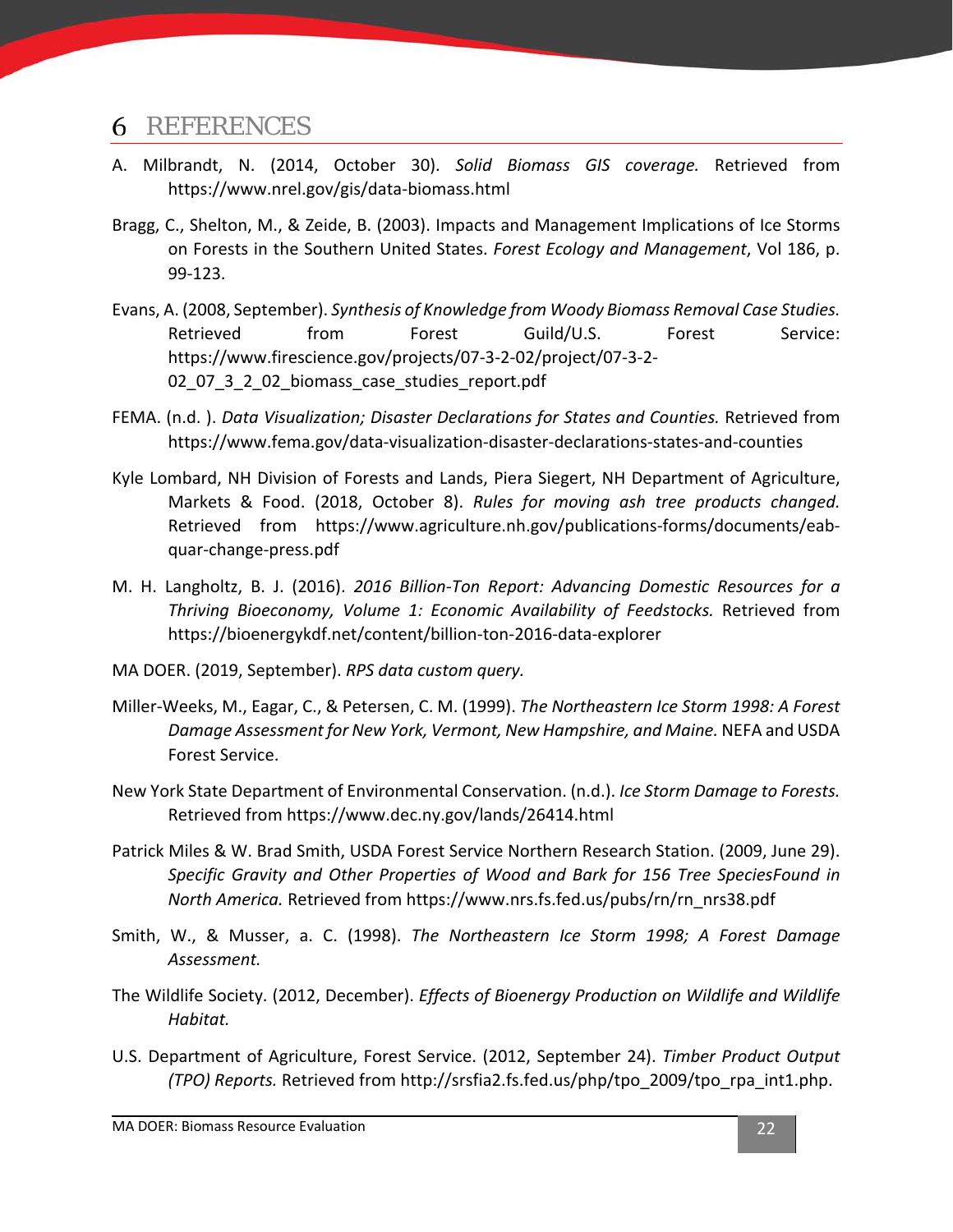- USDA Forest Service, Forest Inventory & Analysis Program. (2019, September 24). *Forest Inventory EVALIDator web-application Version 1.8.0.00.* Retrieved from http://apps.fs.usda.gov/Evalidator/evalidator.jsp
- USDA National Agricultural Statistics Service Cropland Data Layer. (2019, September). *Published land cover change value 2009 - 2018.* Retrieved from https://nassgeodata.gmu.edu/CropScape/
- Vermont Department of Forests, Parks and Recreation. (2018, June). *Ash Processing Options to Slow the Spread of Emerald Ash Borer.* Retrieved from https://vtinvasives.org/sites/default/files/images/AshProcessingOptions.pdf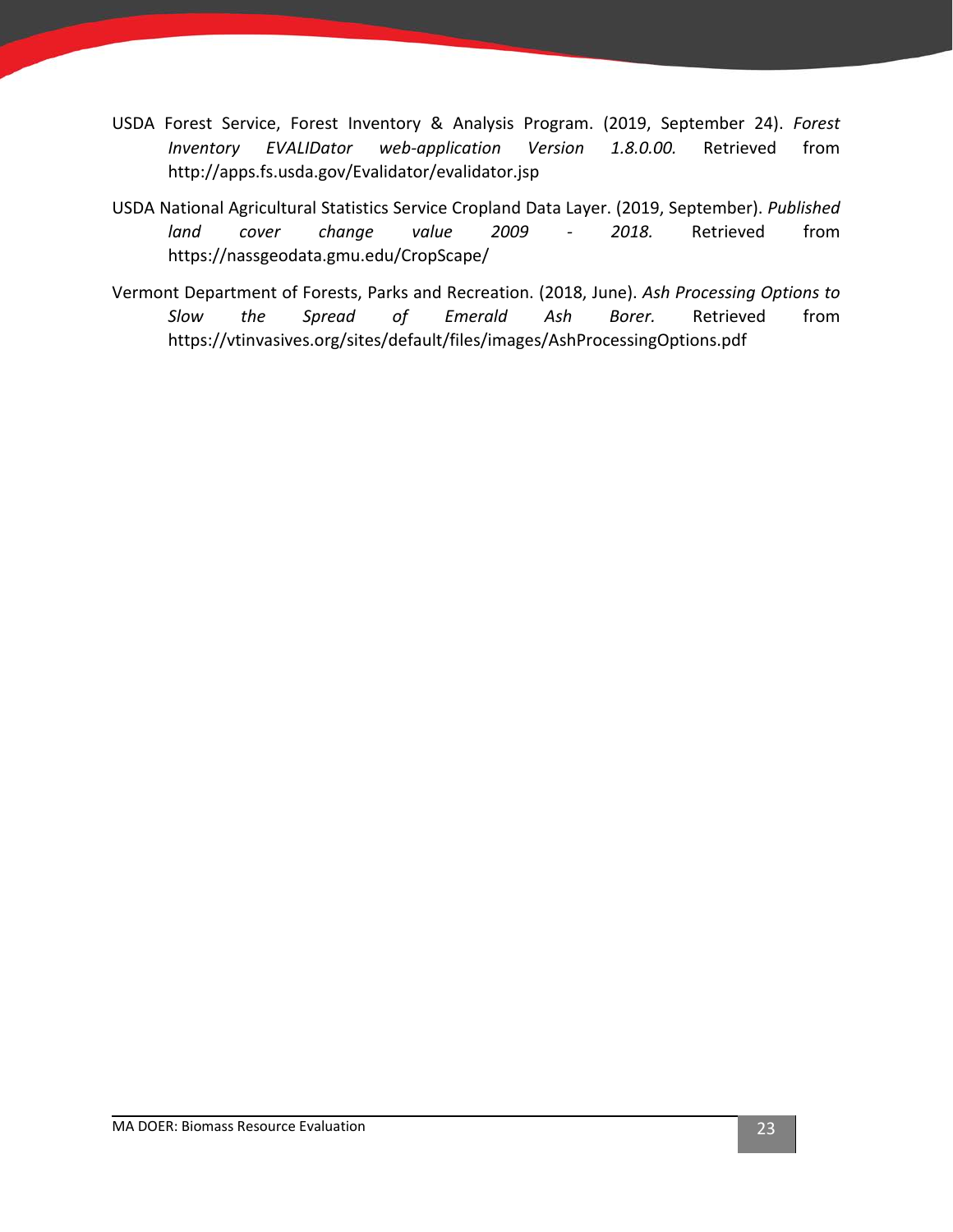# <span id="page-26-0"></span>Appendix A. Biomass Quantity and Cost Data

## **Biomass FOB Cost**

| <b>Material</b><br>category | <b>Material type</b>                    | <b>FOB price</b><br>including<br>stumpage<br>(\$/green ton)<br>(note 1) | <b>Moisture</b><br>content (%<br>wb)<br>(note 2) | <b>Heat content</b><br>(MMBtu/dry ton) | <b>FOB Price</b><br>(\$/MMBtu) |
|-----------------------------|-----------------------------------------|-------------------------------------------------------------------------|--------------------------------------------------|----------------------------------------|--------------------------------|
| <b>Residues</b>             | Orchard trimmings                       | \$18.00                                                                 | 50%                                              | 17.0                                   | \$2.12                         |
| <b>Residues</b>             | Forest salvage                          | \$0                                                                     | 50%                                              | 17.0                                   | \$-                            |
| <b>Residues</b>             | Tree trimming, right-of-way<br>clearing | \$13.50                                                                 | 45%                                              | 17.0                                   | \$1.44                         |
| <b>Residues</b>             | Mill residues                           | \$18.00                                                                 | 45%                                              | 17.0                                   | \$1.93                         |
| <b>Residues</b>             | Land clearing                           | \$18.00                                                                 | 50%                                              | 17.0                                   | \$2.12                         |

Notes: (1) Stumpage is a price paid to the landowner for the right to remove biomass from land. Landowners will typically not charge for forest salvage wood and it can be obtained for the cost of transportation. Therefore it has an FOB price of \$0 per ton. (2) Moisture content percentage is provided on a wet basis (wb).

| <b>Transportation cost assumptions</b>         |        |
|------------------------------------------------|--------|
| Truck payload (as-received tons/load)          | 30     |
| Transport cost (\$/ton-hour) at \$3/gal diesel | \$4.13 |
| Average road speed (mph)                       | 40     |